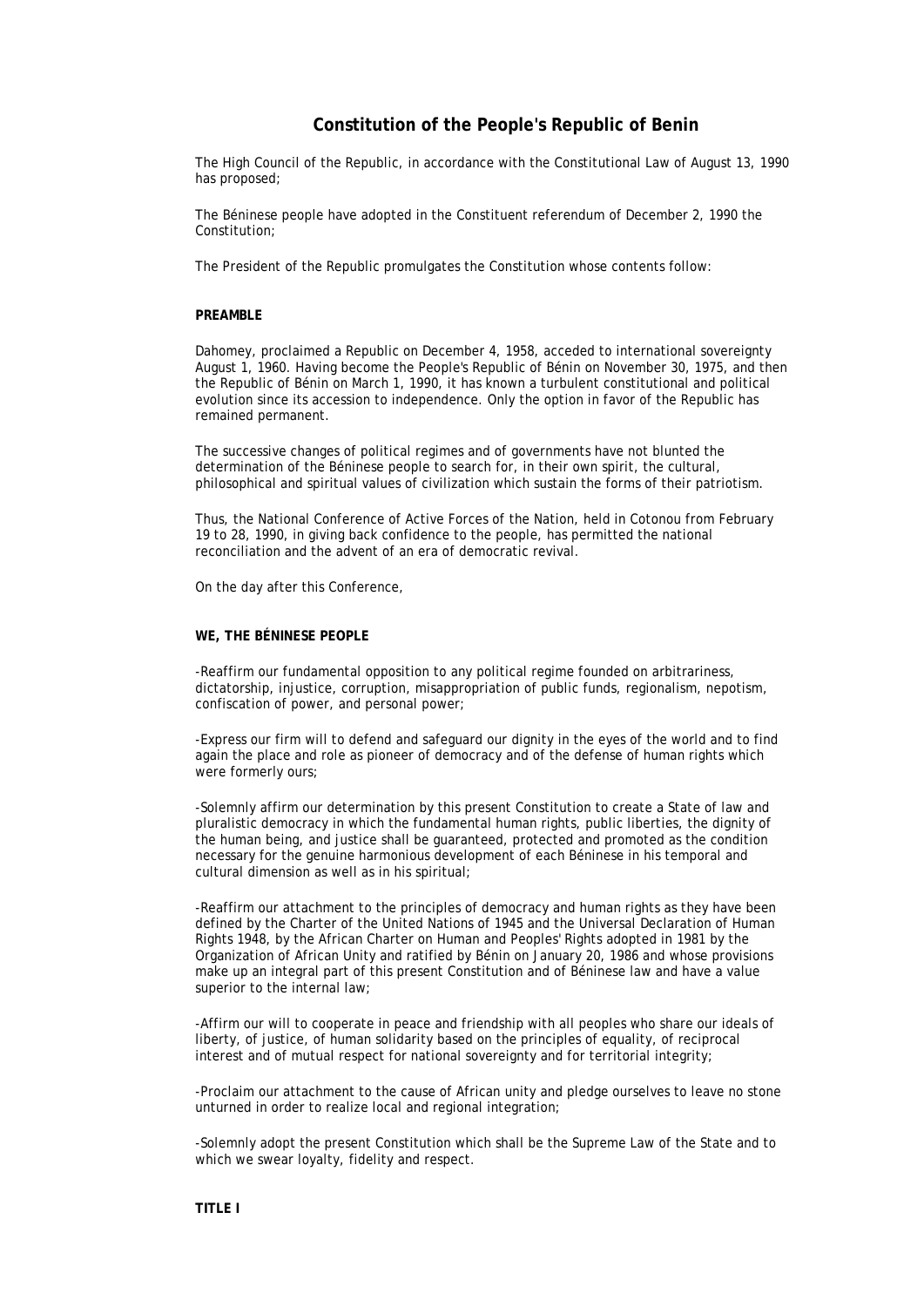#### **THE STATE AND SOVEREIGNTY**

#### **ARTICLE 1.**

The state of Bénin shall be an independent sovereign republic.

The Capital of the Republic of Bénin shall be PORTO-NOVO.

The national emblem shall be a tri-colored flag of green, yellow and red. Next to the staff is a green band for the entire height and two-fifths of the length, with two equal horizontal bands: the upper one yellow and the lower one red.

The national anthem of the Republic shall be "l'AUBE NOUVELLE."

The motto of the Republic shall be "FRATERNITÉ - JUSTICE TRAVAIL."

The official language shall be French.

The State Seal shall consist of a disk 120 millimeters in diameter showing:

On the obverse side a pirogue loaded with six five-pointed stars sailing over the waves, accompanied overhead by a bow with one arrow in the shape of a palm supported by two crossed "recades," and below by a banderole bearing the motto "FRATERNITÉ-JUSTICE-TRAVAIL" with the inscription "République du Bénin" within the circle;

And on the reverse side a shield divided into two equal parts - the first part of sinople [green] and the second of gold [yellow] and of gueules [red] which are the three colors of the flag. The shield is surrounded by two native palm trees with their trunks crossed in the shape of an X.

The Coat of Arms of Bénin shall be as follows:

In the first quarter in gold, a Somba fortress;

In the second quarter in silver, the native star of Bénin, that is to say, an eight-pointed azure saltire angled with rays of silver and black in the background;

In the third quarter in silver, a green palm tree loaded with red fruit;

In the fourth quarter in silver, a sable [black] ship sailing on an azure sea with a losange in gueles [red] passing under the line of the quarter.

The Supporters: two spotted panthers in gold;

The Postage Stamp: Two black cornucopias from which come ears of corn;

The motto: "Fraternité-Justice-Travail" in black letters on banderole.

### **ARTICLE 2.**

The Republic of Bénin shall be one - indivisible, secular and democratic.

Its principle shall be: Government of the People, by the People, and for the People.

# **ARTICLE 3.**

National sovereignty shall belong to the People. No portion of the People, no community, no corporation, no party or political association, no trade union organization nor any individual shall be able to abrogate the exercise of it.

Sovereignty shall be exercised in accordance with the present Constitution which is the Supreme Law of the State.

Any law, any statutory text and any administrative act contrary to these provisions shall be null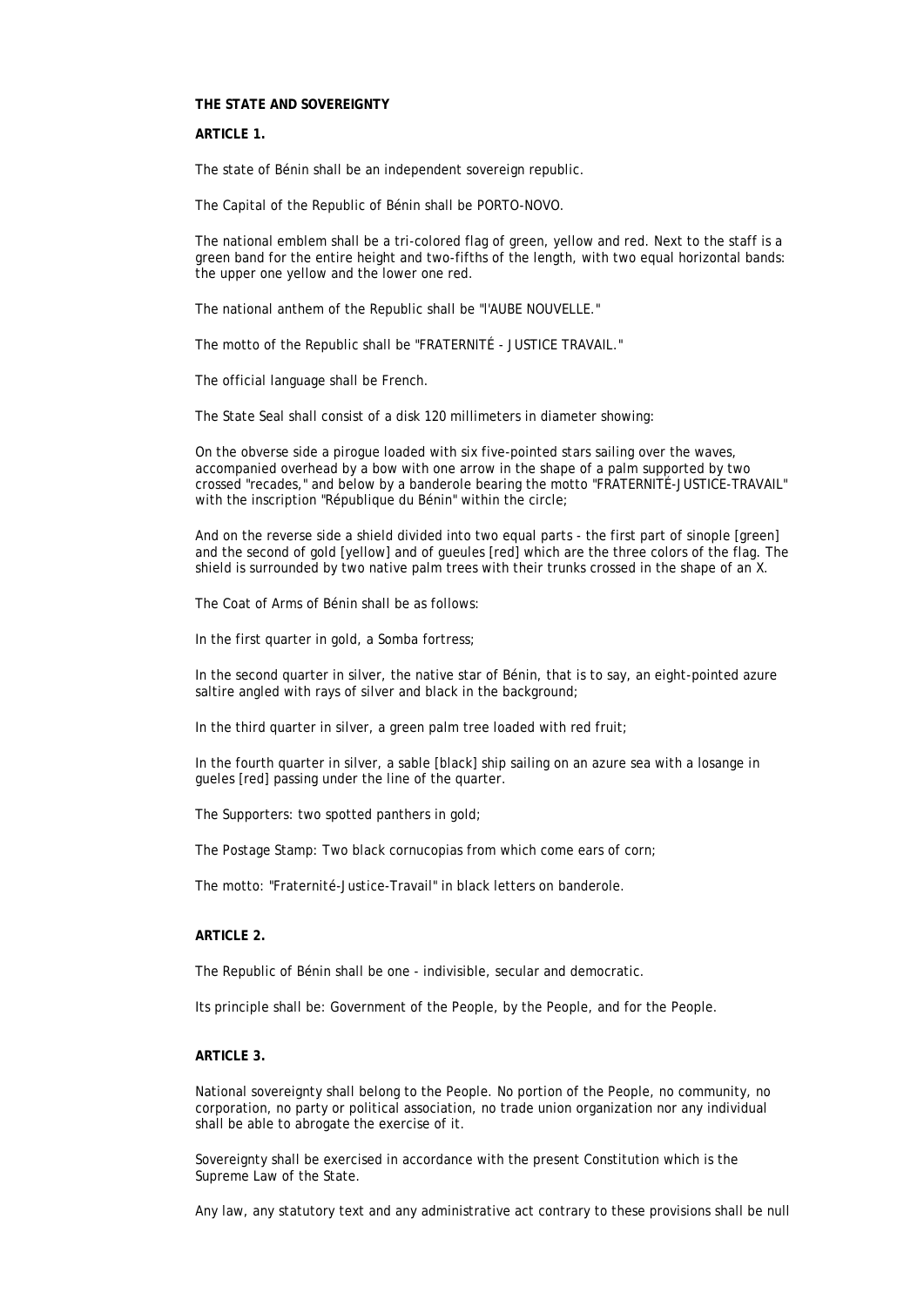and void. Consequently, any citizen shall have the right to appeal to the Constitutional Court against the laws, texts, and acts presumed unconstitutional.

#### **ARTICLE 4.**

The people shall exercise their sovereignty through their elected representatives by means of the referendum. The conditions of recourse to the referendum shall be determined by the present Constitution and by an organic law.

The Constitutional Court shall see to the regularity of the referendum and shall proclaim its results.

# **ARTICLE 5.**

Political parties shall cooperate in the expression of suffrage. They shall be formed and shall freely exercise their activities under conditions determined by the Charter of Political Parties. They must respect the principles of national sovereignty, of democracy, of territorial integrity and of the secularity of the State.

### **ARTICLE 6.**

Suffrage shall be universal, equal and secret. The electors shall be, under the conditions determined by law, all Béninese nationals of both sexes over the age of eighteen and in full possession of their civil and political rights.

### **TITLE II**

**RIGHTS AND DUTIES OF THE INDIVIDUAL**

#### **ARTICLE 7.**

The rights and duties proclaimed and guaranteed by the African Charter on Human and Peoples' Rights adopted in 1981 by the Organization of African Unity and ratified by Bénin on January 20, 1986 shall be an integral part of the present Constitution and of Béninese law.

#### **ARTICLE 8.**

The human person is sacred and inviolable.

The State has the absolute obligation to respect it and protect it. It shall guarantee him a full blossoming out. To that end, it shall assure to its citizens equal access to health, education, culture, information, vocational training, and employment.

#### **ARTICLE 9.**

Every human being has a right to the development and full expansion of his person in his material, temporal and intellectual dimensions, provided that he does not violate the rights of others nor infringe upon constitutional order and good manners.

# **ARTICLE 10.**

Every person has a right to culture. The State has the duty to safeguard and promote the national values of civilizations, as much material as spiritual, as well as the cultural traditions.

# **ARTICLE 11.**

All communities comprising the Béninese nation shall enjoy the freedom to use their spoken and written languages and to develop their own culture while respecting those of others.

The State must promote the development of national languages of intercommunication.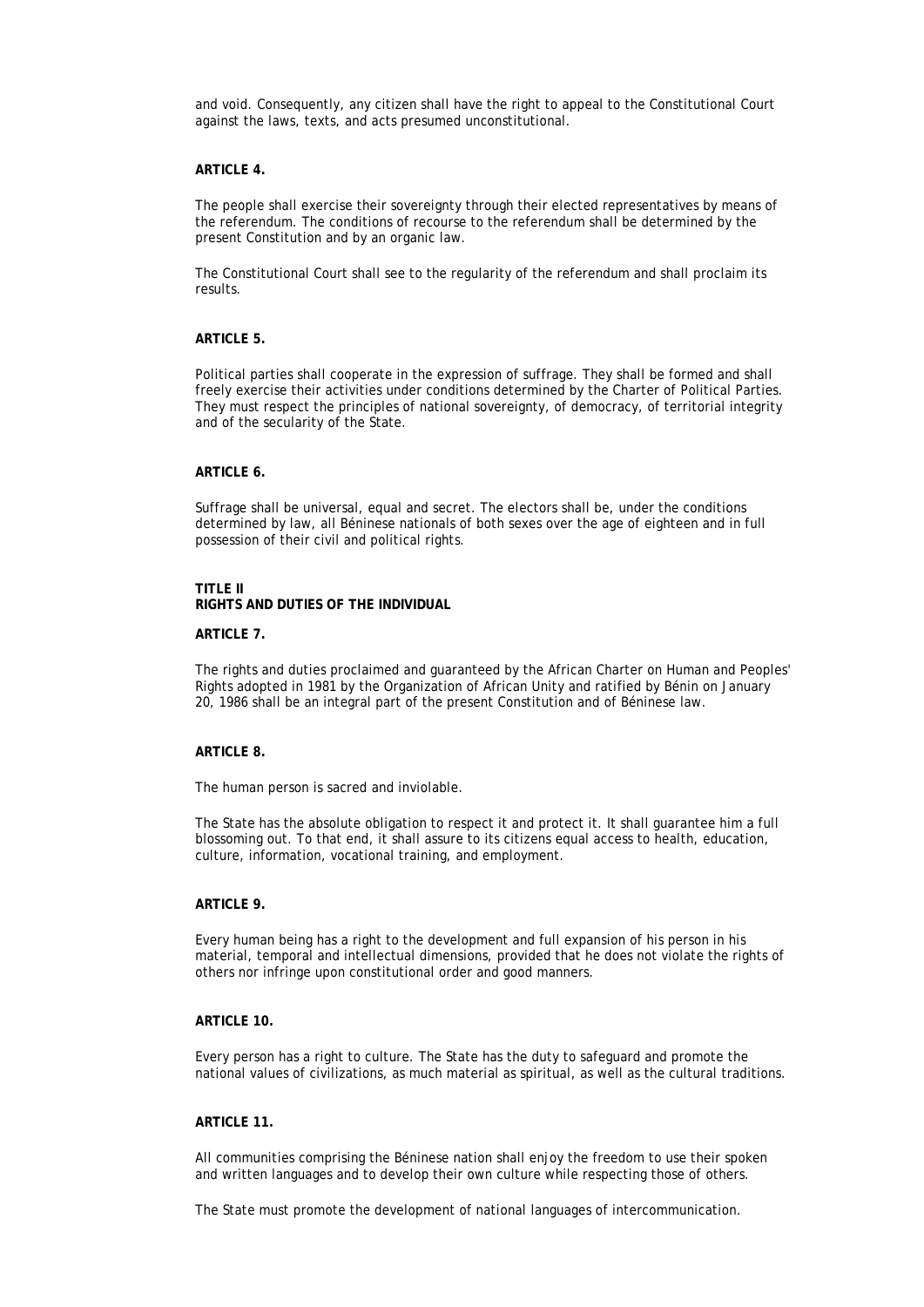# **ARTICLE 12.**

The State and public authorities shall guarantee the education of children and shall create conditions favorable to this end.

#### **ARTICLE 13.**

The State shall provide for the education of the youth by public schools Primary education shall be obligatory. The State shall assure progressively free public education.

# **ARTICLE 14.**

Religious institutions and communities shall be able to cooperate equally in the education of the youth. Private schools, secular or parochial, may be opened with the authorizations and control of the State. The private schools may benefit from state subsidies under conditions determined by law.

## **ARTICLE 15.**

Each individual has the right to life, liberty, security and the integrity of his person.

### **ARTICLE 16.**

No one shall be arrested or accused except by virtue of a law promulgated prior to the charges against him.

No citizen shall be forced into exile.

### **ARTICLE 17.**

Any person accused of an unlawful act shall be presumed innocent until his culpability has been legally established in the course of a public lawsuit during which all guarantees necessary to his free defense shall have been assured to him.

No one shall be condemned for actions or omissions which, at the moment when they were committed, did not constitute an infraction according to the national law. Likewise, he may not have a more severe penalty inflicted than that which was applicable at the time when the offense was committed.

# **ARTICLE 18.**

No one shall be submitted to torture, not to maltreatment, nor to cruel, inhumane or degrading treatment.

No one shall have the right to prevent a detainee or an accused person from being examined by a doctor of his choice.

No one may be detained in a penal institution if he does not fall under the provisions of a penal law in force.

No one may be detained for a duration greater than forty-eight hours except by a decision of the magistrate before whom he must have been presented. This delay may be prolonged only in circumstances exceptionally provided for by law and may not exceed a period greater than eight days.

### **ARTICLE 19.**

Any individual or any agent of the State who shall be found responsible for an act of torture or of maltreatment or of cruel, inhumane or degrading treatment in the exercise of, or at the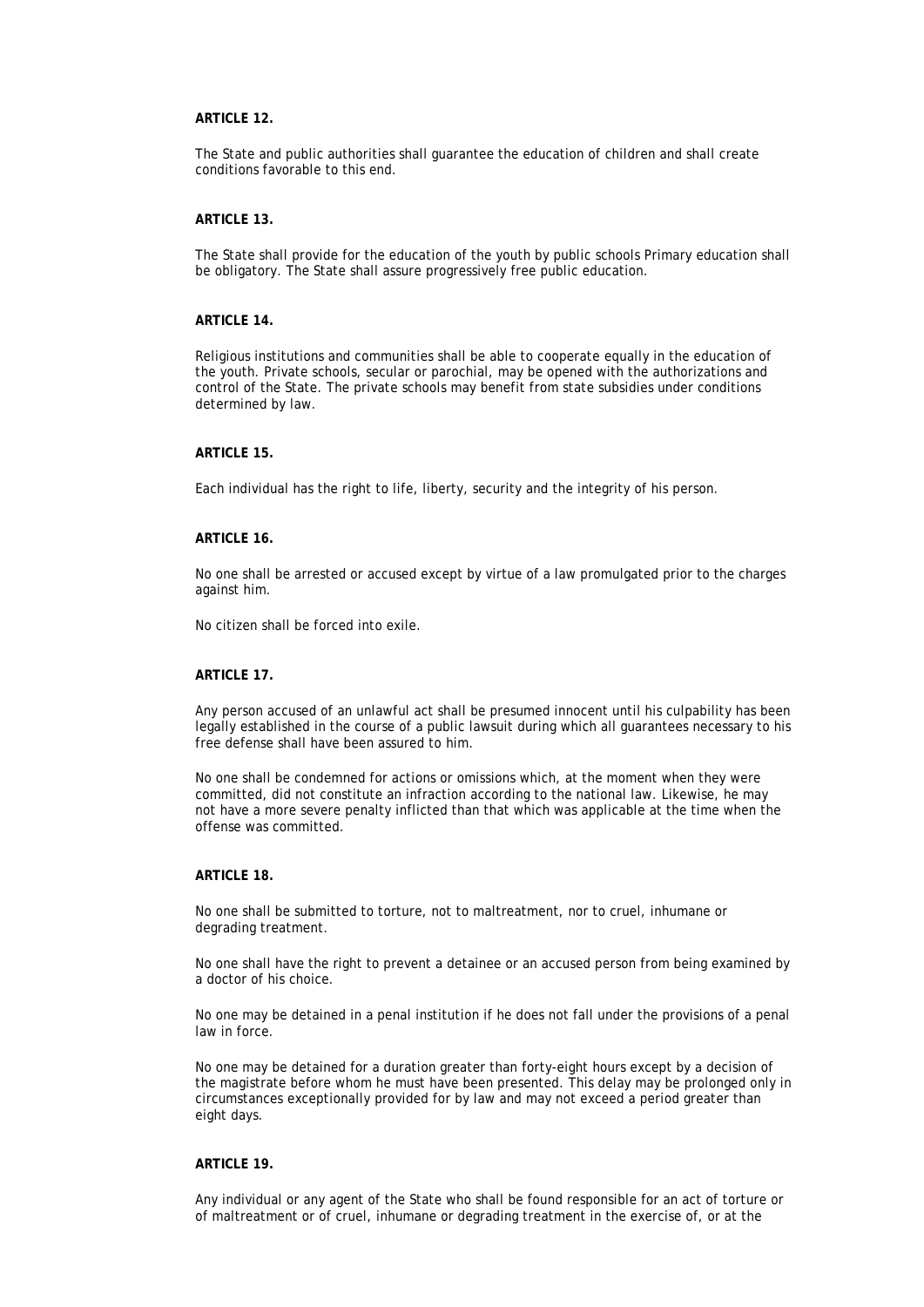time of the exercise of his duties, whether of his own initiative or whether under instruction, shall be punished in accordance with the law.

of maltreatment or of cruel, inhumane or degrading treatment in the exercise of, or at the

Any individual or any agent of the State shall be absolved of the duty of obedience when the order received shall constitute a serious and manifest infringement with respect to human rights and public liberties.

#### **ARTICLE 20.**

The domicile shall be inviolable. House visits or searches may be carried out only according to the forms and conditions provided by law.

## **ARTICLE 21.**

The secrecy of correspondence and of communications shall be guaranteed by law.

#### **ARTICLE 22.**

Every person has the right to his property. No one shall be deprived of his property except for state-approved usefulness and in exchange for a just and prerequisite compensation.

### **ARTICLE 23.**

Every person has the right to freedom of thought, of conscience, of religion, of creed, of opinion and of expression with respect for the public order established by law and regulations. The exercise of a creed and the expression of beliefs shall take place with respect for the secularity of the State.

The institutions and the religious or philosophical communities shall have the right to develop without hindrances. They shall not be subject to the guardianship of the State. They shall regulate and administer their affairs in an autonomous manner.

# **ARTICLE 24.**

Freedom of the press shall be recognized and guaranteed by the State. It shall be protected by the High Authority of Audio-Visuals and Communications under the conditions fixed by an organic law.

# **ARTICLE 25.**

The State shall recognize and guarantee, under conditions fixed by law, the freedom to go and come, the freedom of association, of assembly, of procession and of demonstration.

# **ARTICLE 26.**

The State shall assure to everyone equality before the law without distinction of origin, of race, of sex, of religion, of political opinion or of social position.

Men and women are equal under the law. The State shall protect the family and particularly the mother and child. It shall take care of handicapped and aged persons.

# **ARTICLE 27.**

Every person has the right to a healthy, satisfying and lasting environment and has the duty to defend it. The State shall watch over the protection of the environment.

#### **ARTICLE 28.**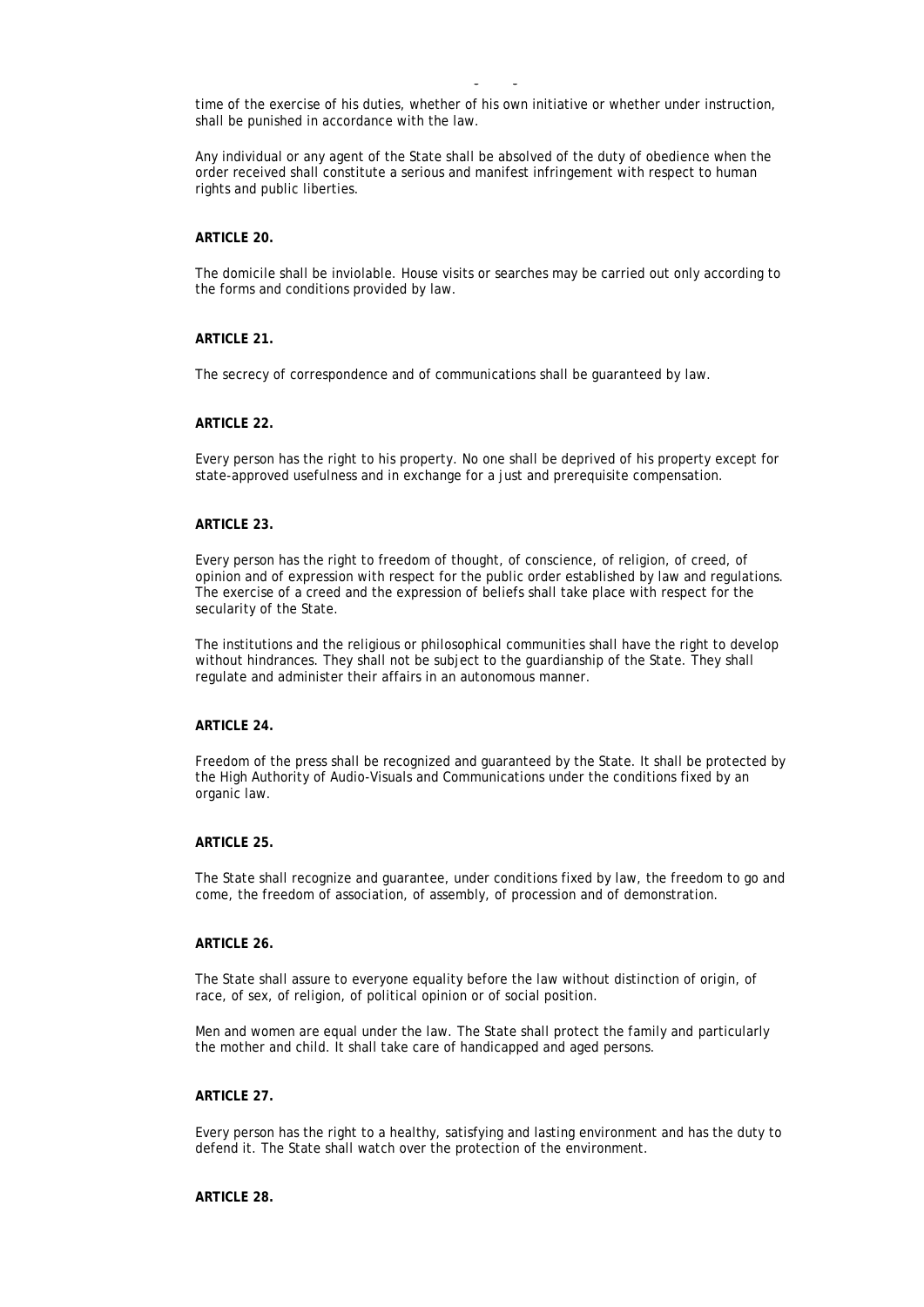The storage, handling, and removal of toxic wastes or pollutants originating from factories and other industrial or cottage industry units installed in the national territory shall regulated by law.

#### **ARTICLE 29.**

The transportation, importation, storage, burying and the discharging on the national territory of toxic wastes or foreign pollutants and any agreement relating to it shall constitute a crime against the Nation. The applicable sanctions shall be defined by law.

### **ARTICLE 30.**

The State shall recognize for all citizens the right to work and shall strive to create conditions which shall make the enjoyment of this right effective and shall guarantee to the worker just compensation for his services or for his production.

# **ARTICLE 31.**

The State shall recognize and guarantee the right to strike. Each worker may defend, under the conditions provided by law, his rights and interests whether individually, whether collectively, or by trade union action. The right to strike shall be exercised under conditions defined by law.

### **ARTICLE 32.**

The defense of the Nation and of the integrity of the territory of the Republic is a sacred duty for every Béninese citizen.

Military service shall be obligatory. The conditions for the accomplishment of this duty shall be determined by law.

# **ARTICLE 33.**

All citizens of the Republic of Bénin have the duty to work for the common good, to fulfill all of their civic and professional obligations, and to pay their fiscal contributions.

#### **ARTICLE 34.**

Each Béninese citizen, civilian or military, has the sacred duty to respect, in all circumstances, the Constitution and the established constitutional order as well as the laws and regulations of the Republic.

### **ARTICLE 35.**

Citizens responsible for a public office or elected to a political office have the duty to fulfil it with conscience, competence, probity, devotion, and loyalty in the interest of the common good.

### **ARTICLE 36.**

Each Béninese has the duty to respect and to consider his own kin without any discrimination; and to keep relations with others that shall permit the safeguarding, the reinforcement and promotion of respect, dialog and reciprocal tolerance with a view to peace and to national cohesion.

# **ARTICLE 37.**

Public property shall be sacred and inviolate. Each Béninese citizen must respect it scrupulously and protect it. Any act of sabotage, vandalism, corruption, diversion, dilapidation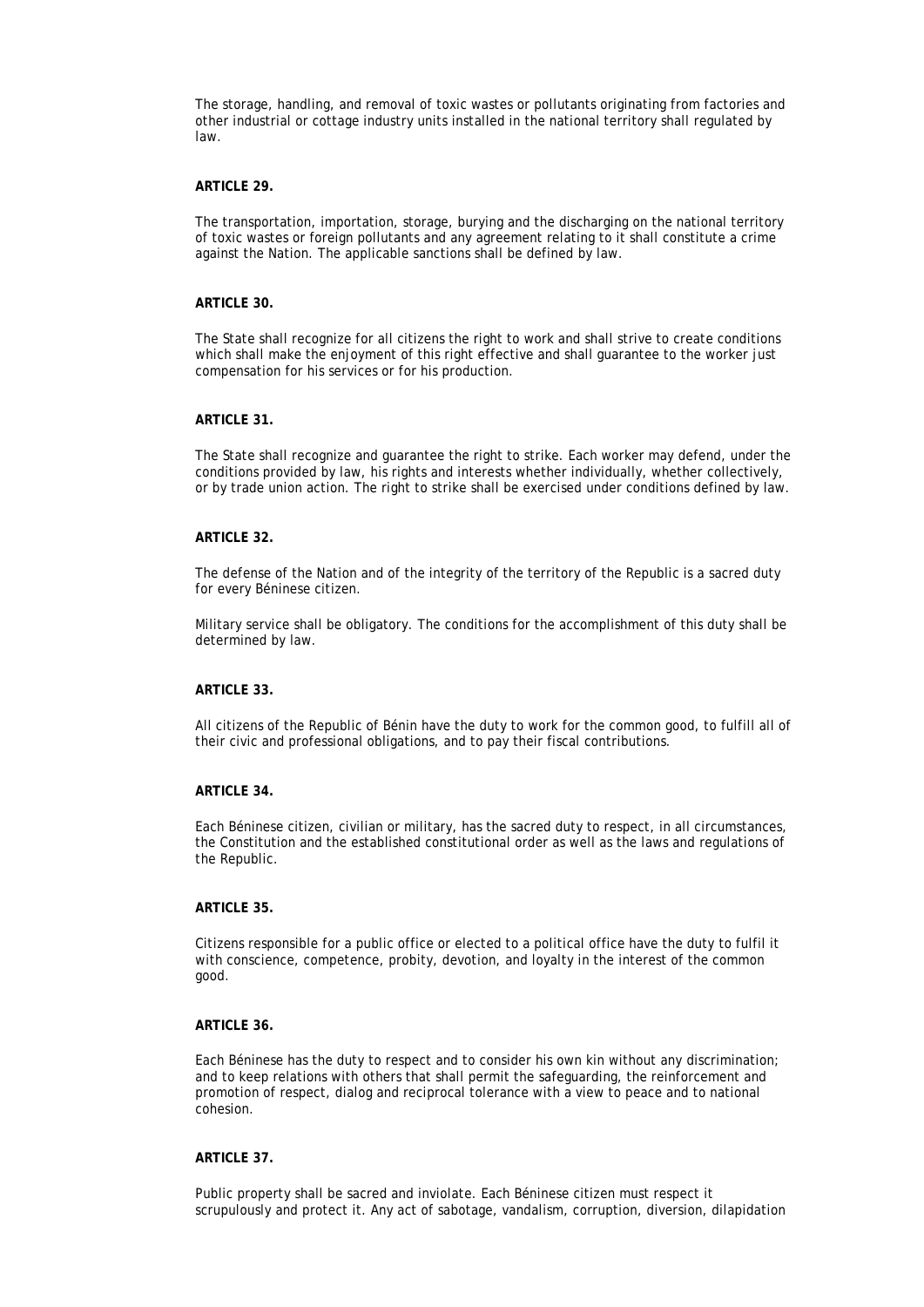or illegal enrichment shall be suppressed under conditions provided by law.

# **ARTICLE 38.**

The State shall protect the rights and legitimate interests of Béninese citizens in a foreign country.

# **ARTICLE 39.**

Foreigners in the territory of the Republic of Bénin shall have the benefit of the same rights and liberties as the Béninese citizens, and this under the conditions determined by law. They must conform to the Constitution and to the laws and regulations of the Republic.

# **ARTICLE 40.**

The State has the duty to assure the diffusion and the teaching of the Constitution, of the Universal Declaration of Human Rights of 1948, of the African Charter on Human and Peoples' Rights of 1981 as well as all of the international instruments duly ratified and relative to Human Rights.

The State must integrate the rights of the individual into the programs of literacy and of teaching in the various scholastic and university academic cycles and into all the educational programs of the Armed Forces, of the Public Security Forces and of comparable categories.

The State must equally assure the diffusion and teaching of these same rights in the national languages by all the means of mass communication, and particularly by radio and television.

### **TITLE III EXECUTIVE POWER**

#### **ARTICLE 41.**

The President of the Republic shall be the Chief of State. He shall be elected by the Nation and shall embody the national unity.

He shall be the guarantor of national independence, of territorial integrity, and of respect for the Constitution, treaties and international agreements.

## **ARTICLE 42.**

The President of the Republic shall be elected by direct universal suffrage for a mandate of five years, renewable only one time.

In any case, no one shall be able to exercise more than two presidential mandates.

### **ARTICLE 43.**

The election of the President of the Republic shall take place with uninominal majority ballot in two rounds.

# **ARTICLE 44.**

No one may be a candidate for the office of President of the Republic unless:

-He is of Béninese nationality at birth or shall have acquired it for at least ten years;

-He is of good morality and of great honesty;

-He enjoys all his civil and political rights;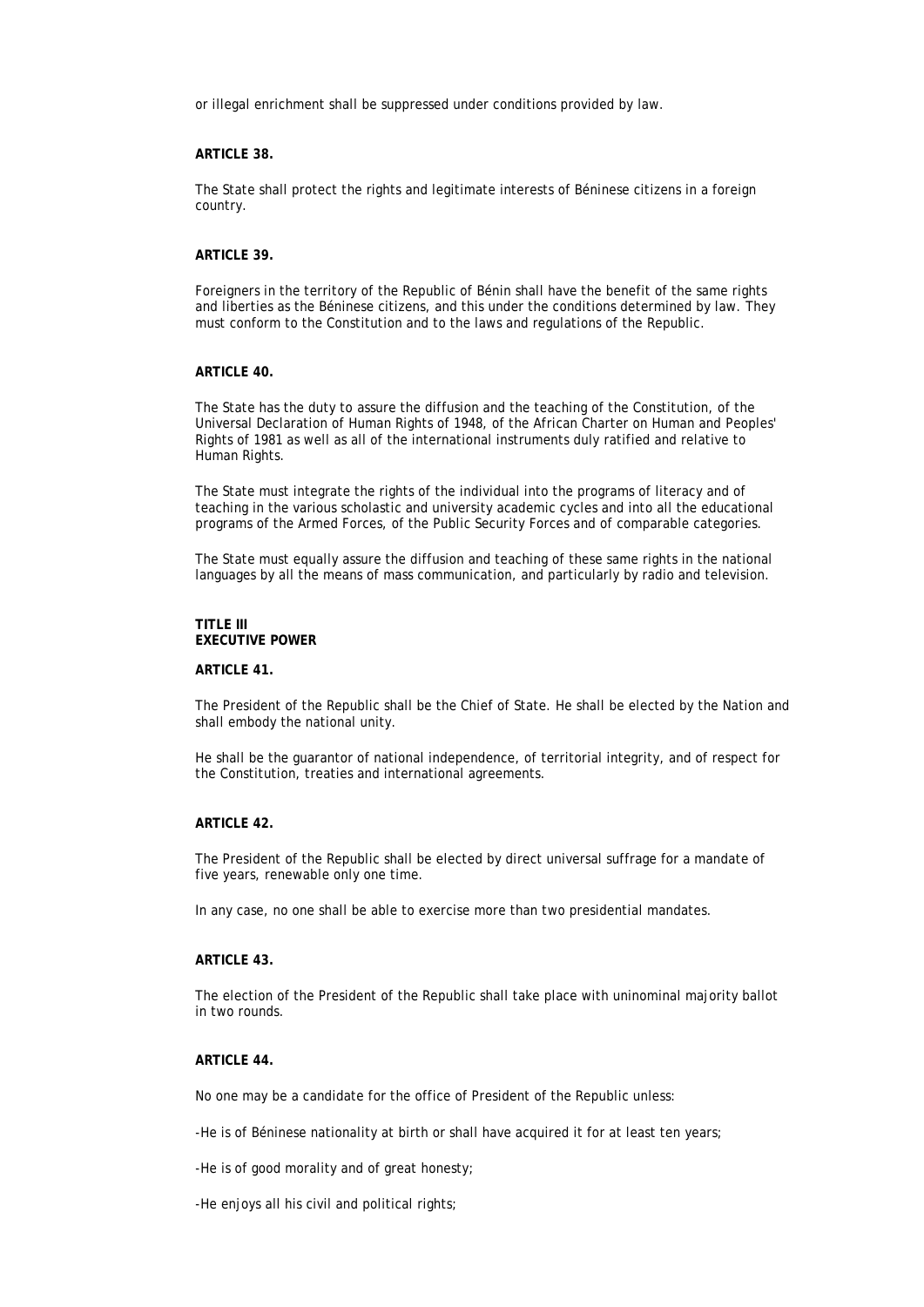-He is at least 40 years old but not more than 70 years old at the date of the filing of his candidacy;

-He resides in the territory of the Republic of Bénin at the time of the elections;

-He enjoys a satisfactory state of physical and mental well-being duly verified by a collegiate board of three doctors sworn and designated by the Constitutional Court.

#### **ARTICLE 45.**

The President of the Republic shall be elected by an absolute majority of votes cast. If that shall not be obtained in the first round of voting, it shall be followed, after a delay of fifteen days, by a second round.

The only ones who may be presented in the second round of balloting shall be the two candidates who shall have received the greatest number of votes in the first round. In case of the withdrawal of one or both of the two candidates, the next ones shall be presented in the order of their filing after the first balloting.

The candidate having received the relative majority of votes cast in the second round shall be declared elected.

# **ARTICLE 46.**

The convocation of the electors shall be made by a decree issued in the Council of Ministers.

#### **ARTICLE 47.**

The first round of balloting for the election of the President of the Republic shall take place at least thirty days and at most forty days before the expiration date of the powers of the President in office.

The mandate of the new President of the Republic shall take effect by counting from the expiration date of the mandate of his predecessor.

# **ARTICLE 48.**

The law shall fix the conditions of eligibility, of the presentation of the candidates, of the progress of the balloting, of the counting of the votes and of the proclamation of the results of the election of the President of the Republic.

The law shall fix the civil list of the President of the Republic and shall determine the pension to be allocated to the former Presidents of the Republic.

However, in order to be counted from the promulgation of the present Constitution, only the constitutionally elected Presidents of the Republic shall be able to benefit from the provisions of the preceding paragraph.

### **ARTICLE 49.**

The Constitutional Court shall watch over the regularity of the balloting and shall verify its results.

The election of the President of the Republic shall be made the subject of a provisional proclamation.

If any dispute relating to the regularity of the electoral operations shall not have been filed in the Office of the Clerk of the Court by one of the candidates within five days of the provisional proclamation, the Court shall declare the President of the Republic definitely elected.

In case of a dispute, the Court must decide within ten days of the provisional proclamation; its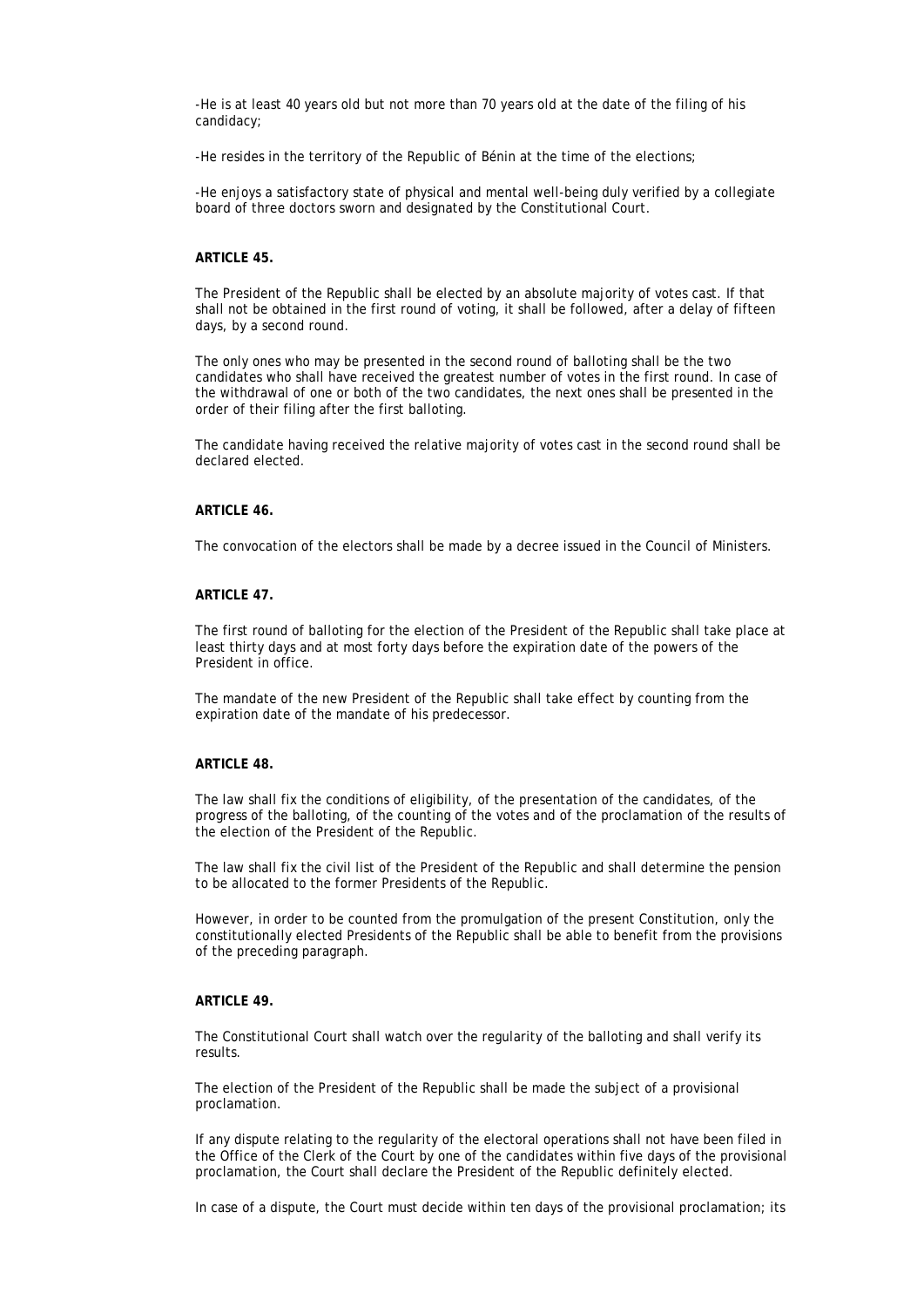decision shall convey the final proclamation of or the annulment of the election.

If no dispute has been raised within the waiting period of five days and if the Constitutional Court shall deem that the election has not been tainted by any irregularity of a nature to bring about an annulment, it shall proclaim the election of the President of the Republic within the fifteen days following the balloting.

In case of annulment, a new round of balloting shall proceed within fifteen days of the decision.

#### **ARTICLE 50.**

In case of vacancy of the Presidency of the Republic by death, resignation or permanent impediment, the National Assembly shall reconvene in order to rule on the case with an absolute majority of its members. The President of the National Assembly shall refer the matter to the Constitutional Court which shall certify it and declare the vacancy of the Presidency of the Republic. The duties of President of the Republic, with the exception of those mentioned in Articles 54 paragraph 3, 58 [typographical error: "50" in French text below ed.], 60, 101, and 154 shall be temporarily exercised by the President of the National Assembly.

The election of a new President of the Republic shall take place thirty days at the least and forty days at most after the declaration of the permanent nature of the vacancy.

In case of bringing an accusation of the President of the Republic before the High Court of Justice, his interim shall be assumed by the President of the Constitutional Court who shall exercise all the duties of President of the Republic with the exception of those mentioned in Articles 54 paragraph 3, 58, 60, 101 and 154.

In case of absence from the territory, of illness and of vacation of the President of the Republic, his interim shall be assumed by a member of the Government whom he shall have designated and within the limitation of powers that he shall have delegated to him.

# **ARTICLE 51.**

The duties of the President of the Republic shall be incompatible with the exercise of any other elected office, of all public employment - civil or military, and of all professional activity.

# **ARTICLE 52.**

In the course of their duties, the President of the Republic and the members of the Government may not by themselves, nor by an intermediary, purchase or take a lease on anything that pertains to the domain of the State without prior authorization of the Constitutional Court under conditions fixed by law.

They shall be bound then, from their entry into office and to the end of it, to make on their honor a written declaration of their assets and inheritance addressed to the Committee of Accounts of the Supreme Court.

They may not take part in the buying of supplies and in the awarding of contracts for the administration or institutions within the jurisdiction of the State or submitted to their control.

# **ARTICLE 53.**

Before taking his office, the President of the Republic shall take the following oath:

"Before God, the Manes [spirits] of the ancestors, the Nation and before the Béninese People, the only holder of sovereignty;

"I, President of the Republic, elected in accordance with the laws of the Republic do solemnly swear

-To respect and defend the Constitution which the Béninese People have freely given to themselves;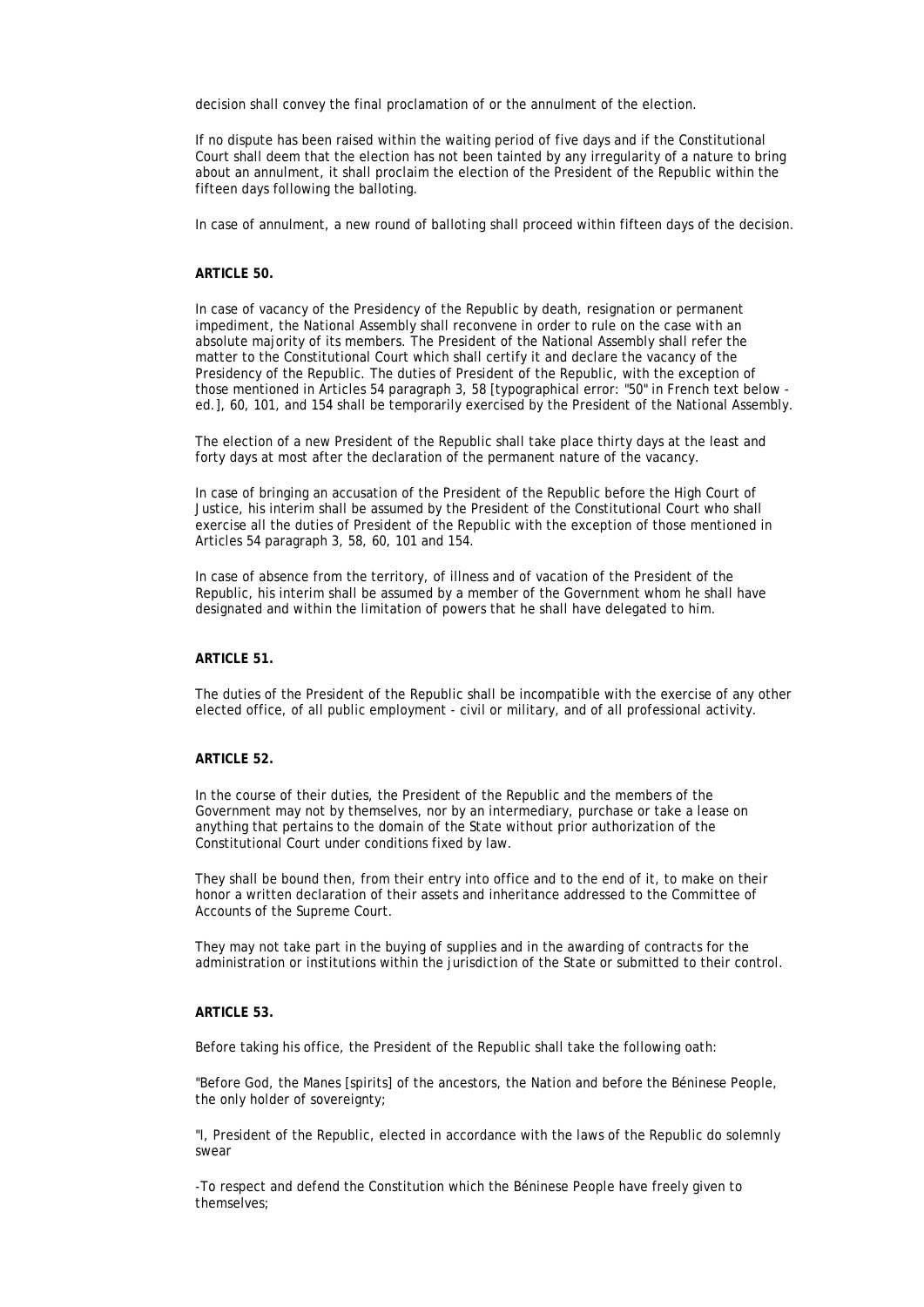-To fulfil loyally the high office that the Nation has entrusted to me;

-To allow myself to be guided only by the general interest and the respect for human rights, to consecrate all my strength to the research and the promotion of the common good, of peace and of national unity;

-To preserve the integrity of the national territory;

-To conduct myself everywhere as a faithful and loyal servant of the people.

In case of perjury, that I shall submit to the severity of the law."

This oath shall be received by the President of the Constitutional Court before the National Assembly and the Supreme Court.

# **ARTICLE 54.**

The President of the Republic shall be the holder of executive power. He shall be the head of the Government, and with this title he shall determine and conduct the politics of the Nation. He shall exercise statutory power.

He shall have the Civil Service and the Armed Forces at his disposal. He shall be responsible for the National Defense.

He shall appoint, after an advisory opinion of the National Assembly, the members of the Government; he shall fix their prerogatives and shall bring an end to their duties.

The members of the Government shall be responsible to him.

The duties of the members of the Government shall be incompatible with the exercise of any parliamentary mandate, with any public employment - civil or military, and with any professional activity.

The acts of the President of the Republic other than those provided for in Articles 60 and 115 shall be countersigned by the Ministers charged with their execution.

# **ARTICLE 55.**

The President of the Republic shall preside over the Council of Ministers.

The Council of Ministers shall deliberate obligatorily on:

-Decisions determining the general policies of the State:

-Government bills;

-Ordinances and regulatory decrees.

# **ARTICLE 56.**

The President of the Republic shall appoint three of the seven members of the Constitutional Court.

After advice from the President of the National Assembly, he shall appoint from the Council of Ministers: the President of the Supreme Court, the President of the High Authority of Audio-Visuals and Communications, and the Grand Chancellor of the National Order.

He shall appoint likewise from the Council of Ministers: members of the Supreme Court, Ambassadors, special envoys, Magistrates, general and superior officials, and the high officeholders whose list shall be fixed by an organic law.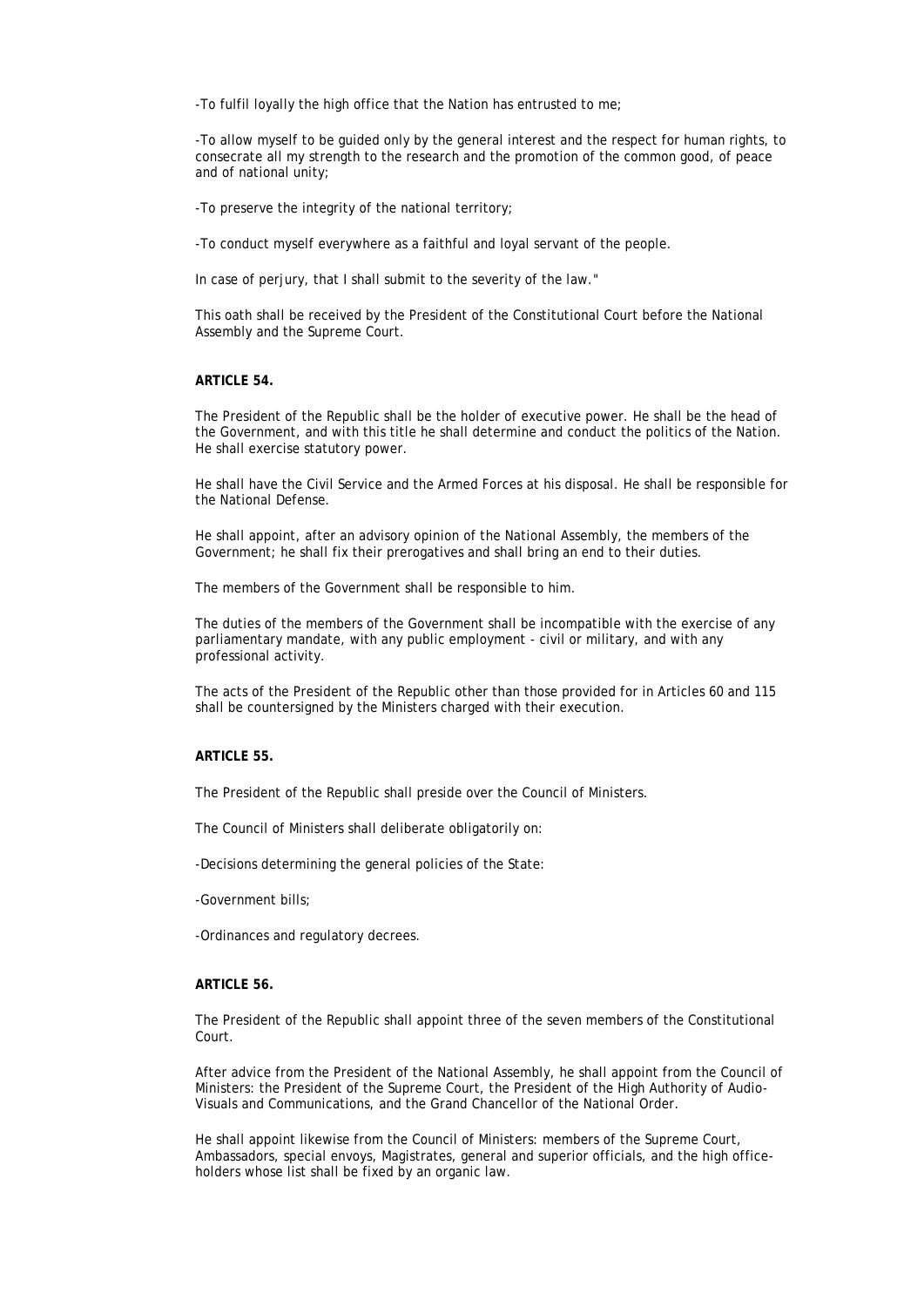# **ARTICLE 57.**

The President of the Republic shall have the initiative of laws concurrently with the members of the National Assembly.

He shall assure the promulgation of laws within the fifteen days following their transmission to him by the President of the National Assembly.

This time limit shall be reduced to five days in case of an emergency declared by the National Assembly.

He shall be able, before the expiration of these waiting periods, to demand of the National Assembly a second deliberation of the law or of certain of its articles. This second deliberation may not be refused.

If the National Assembly shall be at the end of the session, this second deliberation shall take place automatically at the time of the following regular session.

The vote for this second deliberation shall be acquired by the absolute majority of members composing the National Assembly. If, after this last vote, the President of the Republic shall refuse to promulgate the law, the Constitutional Court upon a submission by the President of the National Assembly shall declare the law enforceable if it is in accordance with the Constitution.

The same procedure for implementation shall be followed when, at the expiration of the deadline of fifteen days of promulgation provided for in paragraph 2 of the present article, there is neither promulgation nor demand for a second reading.

#### **ARTICLE 58.**

The President of the Republic, after consultation with the President of the National Assembly and the President of the Constitutional Court, shall be able to take the initiative of the referendum on any question relative to the promotion of and the reinforcement of human rights, to sub-regional or regional integration, and to the organization of public authorities.

#### **ARTICLE 59**

The President of the Republic shall insure the execution of the laws and shall guarantee that by judicial decisions.

#### **ARTICLE 60.**

The President of the Republic shall have the power of pardon. He shall exercise this right under the conditions defined by Article 130.

#### **ARTICLE 61.**

The President of the Republic shall accredit the ambassadors and special envoys to foreign powers; the ambassadors and special envoys of the foreign powers shall be accredited to him.

# **ARTICLE 62.**

The President of the Republic shall be the Supreme Commander of the Armed Forces.

He shall appoint from the Council of Ministers the members of the Superior Council of Defense and shall preside at the meetings of the said Council.

The composition, the organization and the operation of the Superior Council of Defense shall be fixed by a law.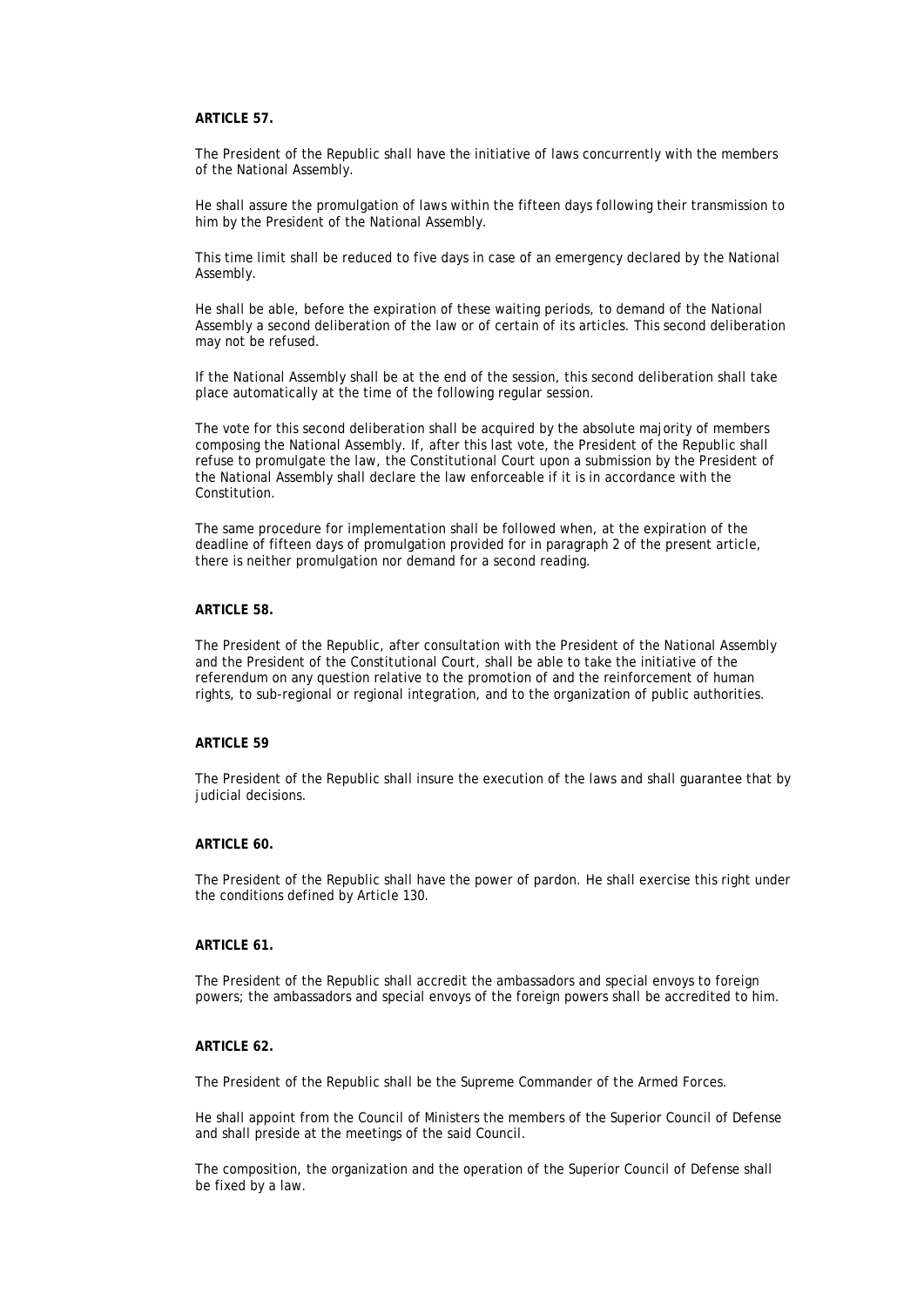# **ARTICLE 63.**

The President of the Republic may, in addition to the specialized functions of the defense of territorial integrity vested in the Armed Forces, have them cooperate in the economic development of the Nation and in any other tasks of public interest under the conditions defined by the law.

# **ARTICLE 64.**

Any member of the Armed Forces or the Public Security who shall desire to be a candidate for the office of President of the Republic must first send in his resignation from the Armed Forces or the Public Security.

In this case, the interested person will be able to claim the benefits of the rights acquired in accordance with the regulations of this corps.

# **ARTICLE 65.**

Any attempt to overthrow the constitutional regime by the personnel of the Armed Forces or of the Public Security shall be considered as a breach of duty and a crime against the Nation and the State and will be punished in accordance with the law.

# **ARTICLE 66.**

In case of a coup d'Etat, of a putsch, of aggression by mercenaries or of any action by force whatsoever, any member of a constitutional agency shall have the right and the duty to make an appeal by any means in order to re-establish the constitutional legitimacy, including recourse to existing agreements of military or defense cooperation.

In these circumstances for any Béninese to disobey and organize himself to put a check to the illegitimate authority shall constitute the most sacred of rights and the most imperative of duties.

#### **ARTICLE 67.**

The President of the Republic may not make an appeal to any foreign Armed Forces or Police to intervene in an internal conflict except in the cases provided for in Article 66.

#### **ARTICLE 68.**

When the institutions of the Republic, the independence of the Nation, the integrity of the national territory or the execution of international commitments shall be threatened in a serious and immediate manner, and when the regular operation of political and constitutional powers shall be threatened or interrupted; the President of the Republic, after consultation with the President of the National Assembly and the President of the Constitutional Court, shall take within the Council of Ministers the exceptional measures required by the circumstances without which the rights of the citizens guaranteed by the Constitution would be suspended.

He shall inform the Nation of this by a message.

The National Assembly shall reconvene in full session in an extraordinary session.

#### **ARTICLE 69.**

The measures taken ought to be inspired by the intention to assure to the public and constitutional authorities the means to accomplish their mission with the least delay.

The National Assembly shall fix the deadline for the time limits beyond which the President of the Republic may not take exceptional measures.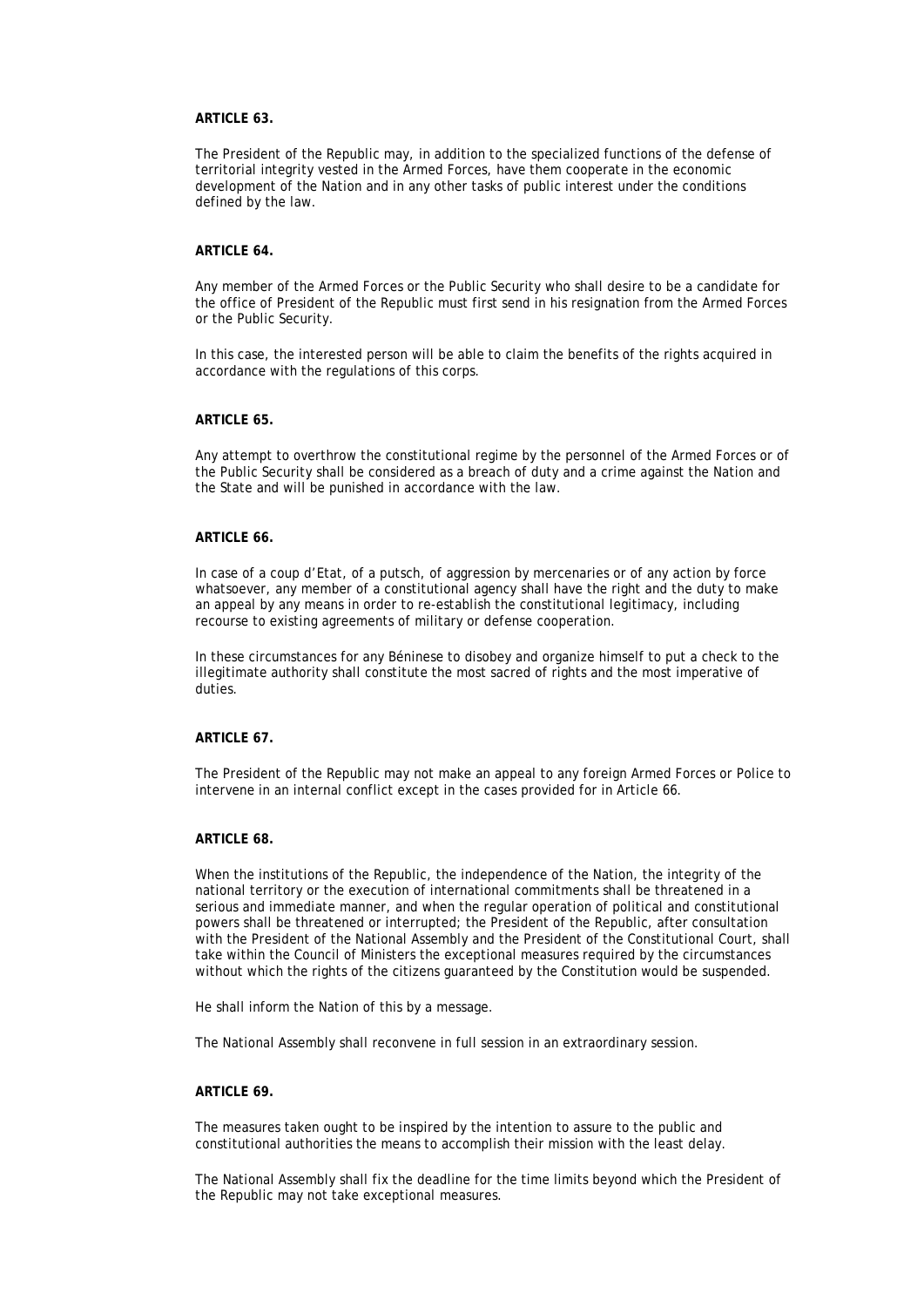# **ARTICLE 70.**

The President of the Republic may delegate to Ministers certain of his powers except those provided for in Articles 54 paragraph 3, 60, 61, 101,115, 133 and 144.

#### **ARTICLE 71.**

The President of the Republic or any member of his Government in the exercise of his governmental office may be interpellated by the National Assembly.

The President of the Republic shall respond to these interpellations in the presence of the National Assembly in person or by one of his ministers that he shall especially delegate.

In that circumstance, the National Assembly may bring a resolution in order to make recommendations to the Government.

# **ARTICLE 72.**

The President of the Republic shall address a message to the National Assembly on the state of the Nation once a year.

He may also, at any time, address messages to the National Assembly. These massages shall not give way to any debate; however, they may suggest tasks for the Assembly.

# **ARTICLE 73.**

The personal responsibility of the President of the Republic shall be pledged in case of high treason, of an insult to the Assembly or of an insult to his honor and probity.

# **ARTICLE 74**

There shall be high treason when the President of the Republic shall have violated his oath; shall be acknowledged as author, co-author, or accomplice in grave violations characterized in the Rights or Man [Droits de I'Homme] or of the transfer of a part of the national territory; or of an act detrimental to the maintenance of a healthy, satisfying, lasting environment favorable for development.

# **ARTICLE 75.**

There shall be an attack on his honor and on his probity notably when the personal behavior of the President of the Republic shall be contrary to good manners or when he shall be acknowledged as author, co-author or accomplice in embezzlement, corruption, or illegal enrichment.

### **ARTICLE 76.**

There shall be an insult to the National Assembly when, to questions posed by the National Assembly concerning governmental activity, the President of the Republic shall not furnish any response within a period of thirty days.

# **ARTICLE 77.**

After this deadline, the President of the National Assembly shall submit this grave shortcoming to the Constitutional Court for constitutional action.

The Constitutional Court shall decide within three days. The President of the Republic shall be required to furnish the responses to the National Assembly within the shortest period of time, and in all cases before the end of the current session.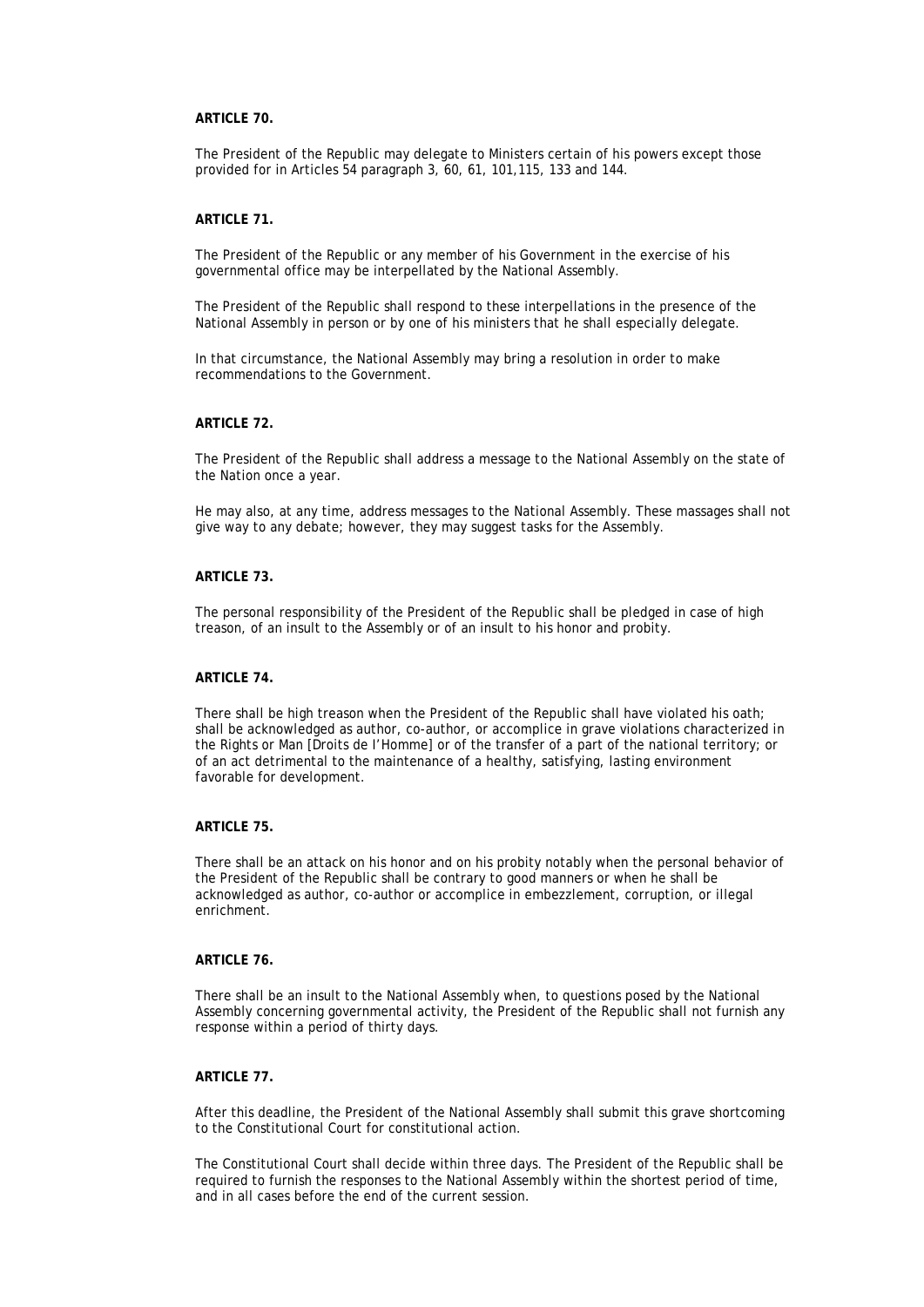At the expiration of this period, if there has been no follow-up given by the President of the Republic to the decision of the Court, the President of the Republic shall be impeached before the High Court of Justice for insult to the National Assembly.

#### **ARTICLE 78.**

The acts anticipated in Articles 74 and 75 shall be prosecuted and punished according to the provisions of Articles 136 to 138 of the present Constitution.

#### **TITLE IV LEGISLATIVE POWER**

#### **I.The National Assembly**

#### **ARTICLE 79.**

The Parliament shall be composed of a single Assembly called the National Assembly whose members shall carry the title of Deputy.

It shall exercise legislative power and shall control the action of the Government.

#### **ARTICLE 80.**

The Deputies shall be elected by direct universal suffrage. The duration of the mandate shall be four years. They may be re-elected. Each Deputy shall be the representative of the entire nation and any compulsory vote shall be void.

# **ARTICLE 81.**

The law shall fix the number of members of the National Assembly, the conditions of eligibility, the rules of incompatibilities, and the conditions under which it shall provide for vacant seats.

The Constitutional Court shall decide supremely on the validity of the election of Deputies.

Any member of the Armed Forces or of the Public Security who desires to be a candidate for the office of Deputy must first send in his resignation from the Armed Forces or from the Public Security.

In this case, the interested party will be able to claim the benefit of rights acquired in accordance with the regulations of his organization.

### **ARTICLE 82.**

The National Assembly shall be directed by a President assisted by an Office Staff. They shall be elected for the duration of the Legislature under conditions fixed by the Rules of Procedure of the said Assembly.

When he shall assume the interim period of the President of the Republic under the conditions provided for in Article 50 of the present Constitution, the President of the National Assembly shall be replaced in his duties in accordance with the Rules of Procedure of the Assembly.

#### **ARTICLE 83.**

In case of vacancy of the Presidency of the National Assembly by death, resignation, or any other cause, the Assembly shall elect a new President within the fifteen days following the vacancy if it is in session; should it be otherwise, it shall reconvene in full session under the conditions fixed by its Rules of Procedure.

In case of necessity, there shall be provision for the replacement of other members of the Office Staff according to the provisions of the Rules of Procedure of the said Assembly.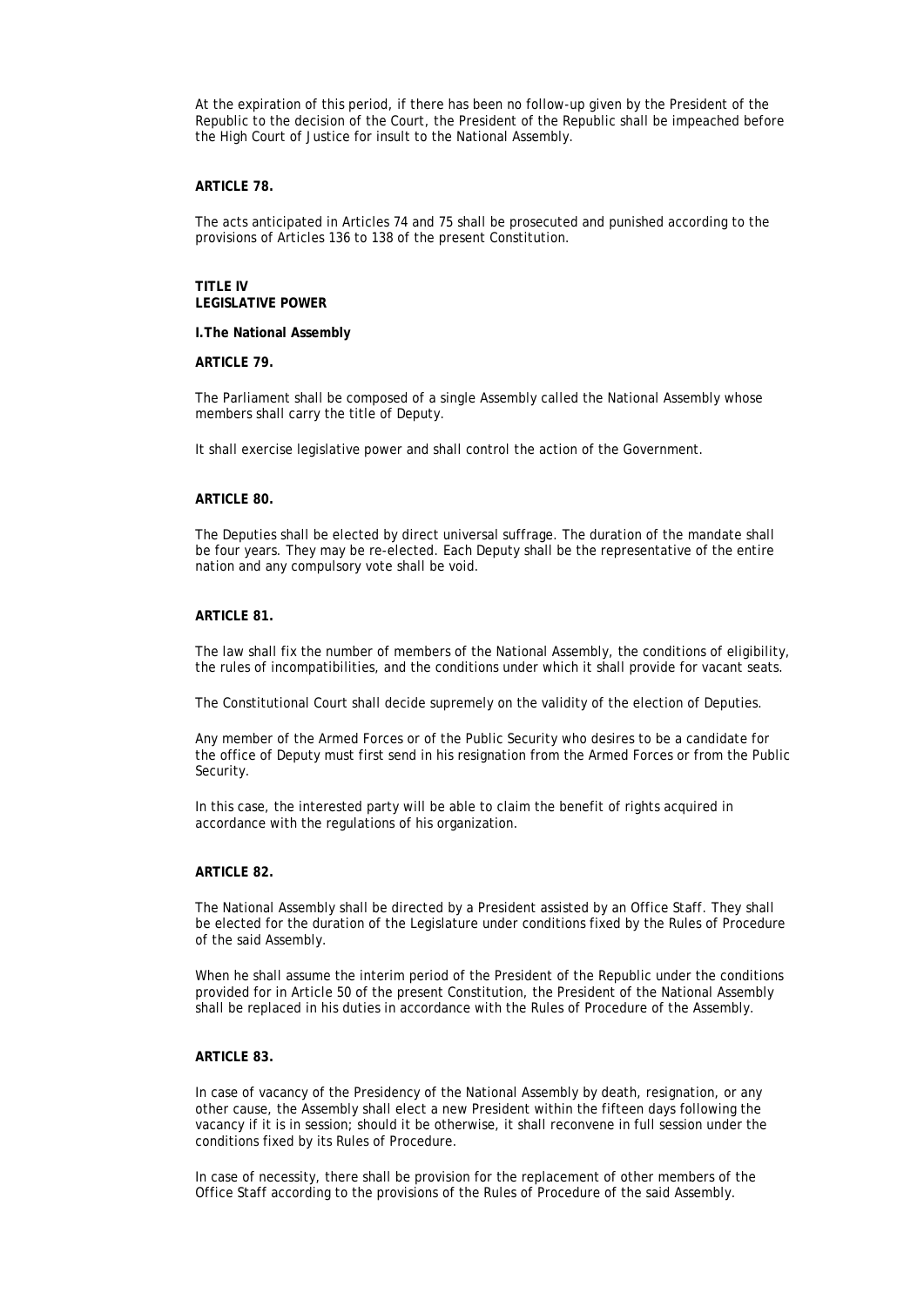# **ARTICLE 84.**

The President of the National Assembly must render an account to the National Assembly of his management and of his activities and must furnish to it any explanations that may be demanded of him.

Any Deputy may address to the President of the Assembly written or oral questions on his activities and his management.

The National Assembly may establish a commission of inquiry charged with making a detailed report to it.

According to the terms of this report, the National Assembly may demand the resignation of its President by a two-thirds majority of its members.

If this quorum shall be attained, the President of the Assembly shall be automatically dismissed from his office, while keeping his title of Deputy.

The National Assembly shall proceed within a period of fifteen days with the election of a new President.

#### **ARTICLE 85.**

If, at the opening of a session, the quorum of one half-plus one of the members composing the National Assembly shall not be attained, the session shall be postponed to the third day which follows. The deliberations shall then be valid whatever the quorum may be.

# **ARTICLE 86.**

The sessions of the Assembly shall be valid only if they occur in the usual place of the sessions, except in the case of an unforeseeable event duly verified by the Constitutional Court.

The entire report of the debates of the National Assembly shall be published in the Official Journal.

#### **ARTICLE 87.**

The Assembly shall convene in its own right in two special sessions per year.

The first session shall open during the first fortnight of the month of April.

The second session shall open during the second fortnight of the month of October.

Each of the sessions may not exceed three months.

#### **ARTICLE 88.**

The National Assembly shall be convened in special session by its President with a specific agenda at the request of the President of the Republic or by the absolute majority of the Deputies.

The duration of an special session may not exceed fifteen days. The National Assembly may break up as soon as the agenda has been exhausted.

### **ARTICLE 89.**

The proceedings of the National Assembly shall take place following Rules of Procedure which it shall adopt in accordance with the Constitution.

The Rules of Procedure shall determine: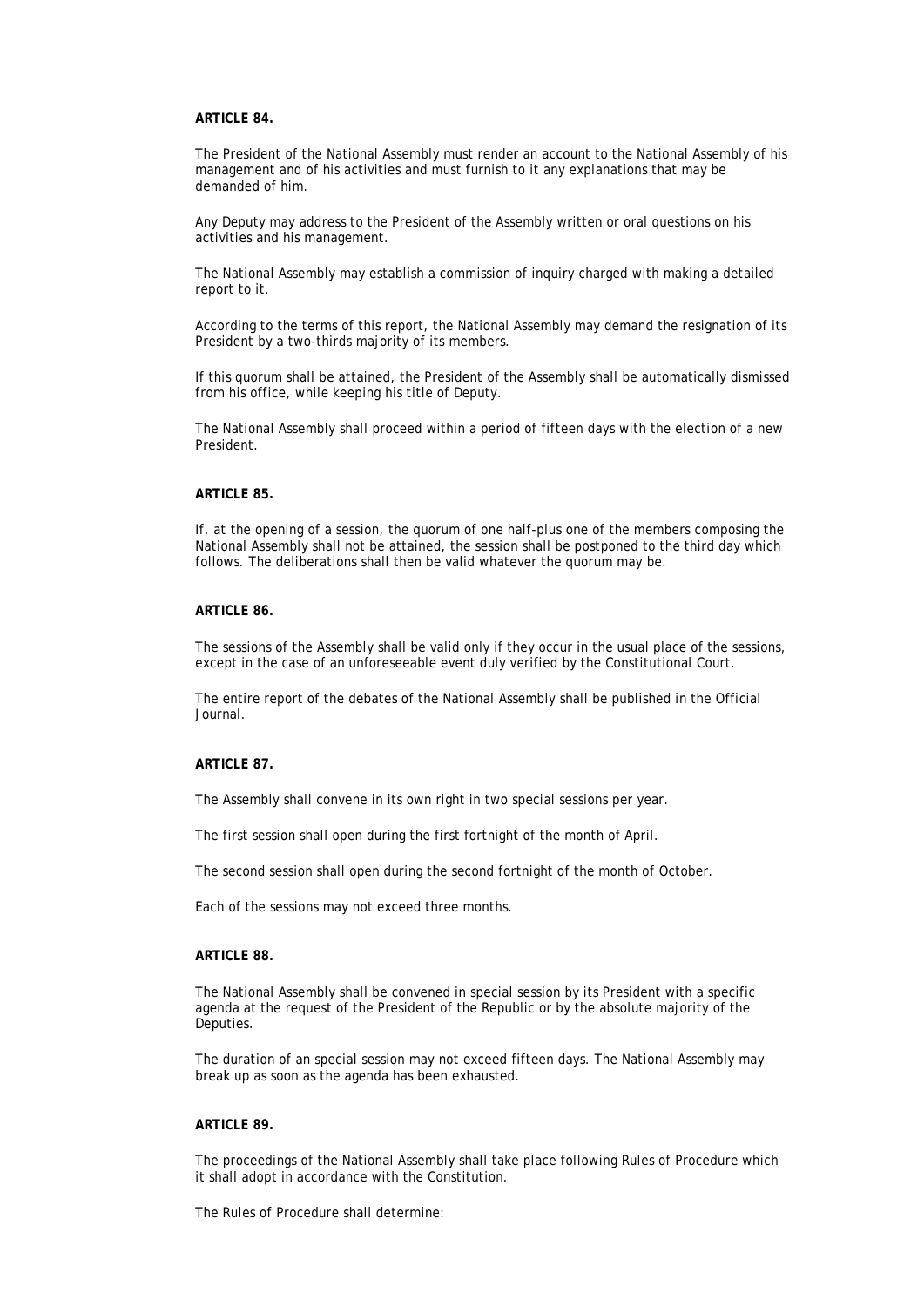-The composition, the rules for the operation of the Office, as well as the powers and prerogatives of its President;

-The number, the method of designation, the composition, the role and the competence of its permanent committees, as well as those that shall be special and temporary;

-The creation of parliamentary committees of inquiry within the framework of the control of governmental action;

-The organization of administrative services directed by an Administrative Secretary General placed under the authority of the President of the National Assembly;

-The rules of discipline of the Deputies during the sessions of the Assembly;

-The different methods of voting, with the exclusion of those expressly provided by the present Constitution.

#### **ARTICLE 90.**

The members of the National Assembly shall enjoy parliamentary immunity. As a consequence, no Deputy may be followed, searched, arrested, detained or judged for opinions or votes issued by him during the exercise of his duties.

A Deputy may, during the duration of the sessions, be followed or arrested in a criminal or correctional matter only with the authorization of the National Assembly except in the case of a flagrant offense.

A Deputy outside of the session may be arrested only with the authorization of the Office of the National Assembly, except in the case of a flagrant offense, of authorized legal actions or of final conviction.

The detention or pursuit of a Deputy shall be suspended if the National Assembly should require it for a vote by a two-thirds majority.

### **ARTICLE 91.**

Deputies shall collect the parliamentary salaries which shall be fixed by law.

## **ARTICLE 92.**

Any Deputy appointed to a ministerial post shall automatically lose his parliamentary mandate. The conditions for his replacement shall be fixed by law.

#### **ARTICLE 93.**

The right to vote of the Deputies shall be personal. The Rules of Procedure of the National Assembly may authorize in exceptional cases the delegation of a vote. In this instance, no one may receive the delegation for more than one term of office.

#### **II.Relations Between the Assembly and the Government**

#### **ARTICLE 94.**

The National Assembly shall inform the President of the Republic of the agenda of its sessions and of those of its committees.

### **ARTICLE 95.**

The members of the Government shall have access to the sessions of the National Assembly. They shall be heard at the demand of a Deputy, of a committee or at their own demand.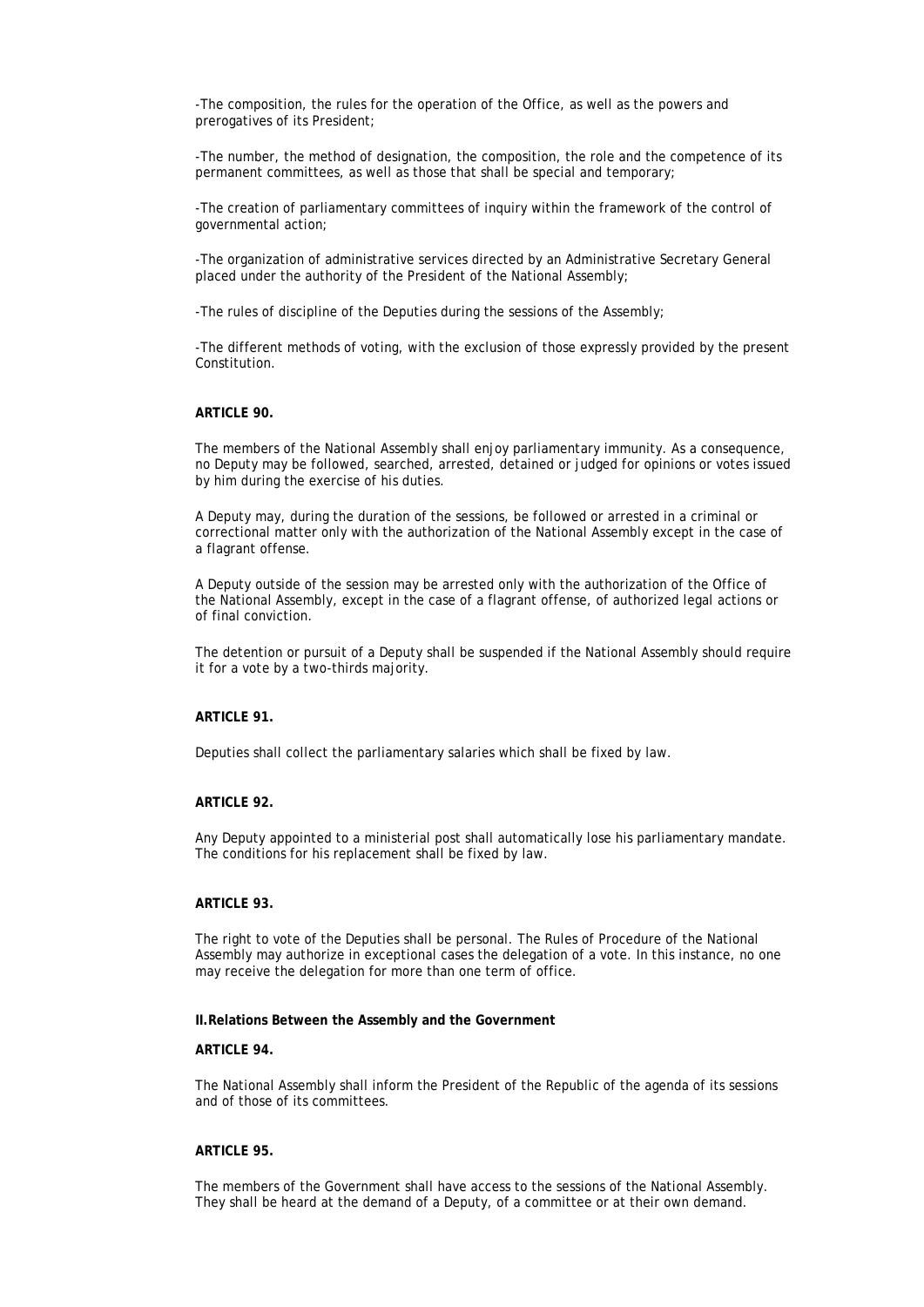They may be assisted by experts.

### **ARTICLE 96.**

The National Assembly shall pass the law and consent to the taxes.

#### **ARTICLE 97.**

The law shall be passed by the National Assembly by a simple majority. However, the bills on which the present Constitution shall confer the character of organic laws shall be passed and modified under the following conditions:

-The proposal or the draft shall be submitted for the deliberation and vote of the Assembly only after the expiration of a period of fifteen days after its deposit in the Office of the Assembly;

-The text may be adopted only by the majority of members comprising the Assembly;

-The organic laws may be promulgated only after a declaration by the Constitutional Court of their conformity to the Constitution.

### **ARTICLE 98.**

Under the domain of the law are the rules concerning:

-Citizenship, civic rights and the fundamental guarantees accorded to the citizens for the exercise of their public liberties; the constraints imposed, in the interest of national defense and public security, on the citizens in their person and on their property;

-Nationality, the state and the legal competence of persons, the matrimonial property system, inheritance and gifts;

-The procedure according to which customary laws shall be recorded and brought into harmony with the fundamental principles of the Constitution;

-The determination of crimes and offenses as well as the penalties which shall be applicable to them;

#### -Amnesty;

-The organization of courts of all classes and the procedure followed before these courts; the creation of new classes of courts; the regulation of the magistrature, of ministerial offices and of judicial auxiliaries;

-The tax base, the rates and the methods of collection of taxes of every nature;

-The system for the issuance of currency;

-The electoral system for the President of the Republic, the members of the National Assembly and of the local Assemblies;

-The creation of categories of public establishments [i. e. independent organs charged with public duties and regulated by public law -supplied];

-The General Law of Public Office;

-The Law of Military Personnel, Public Security Forces, and the Assimiles [i. e. non-combatants ranking with the combatants -supplied];

-The general organization of the Administration;

-The territorial organization, the creation and the modification of administrative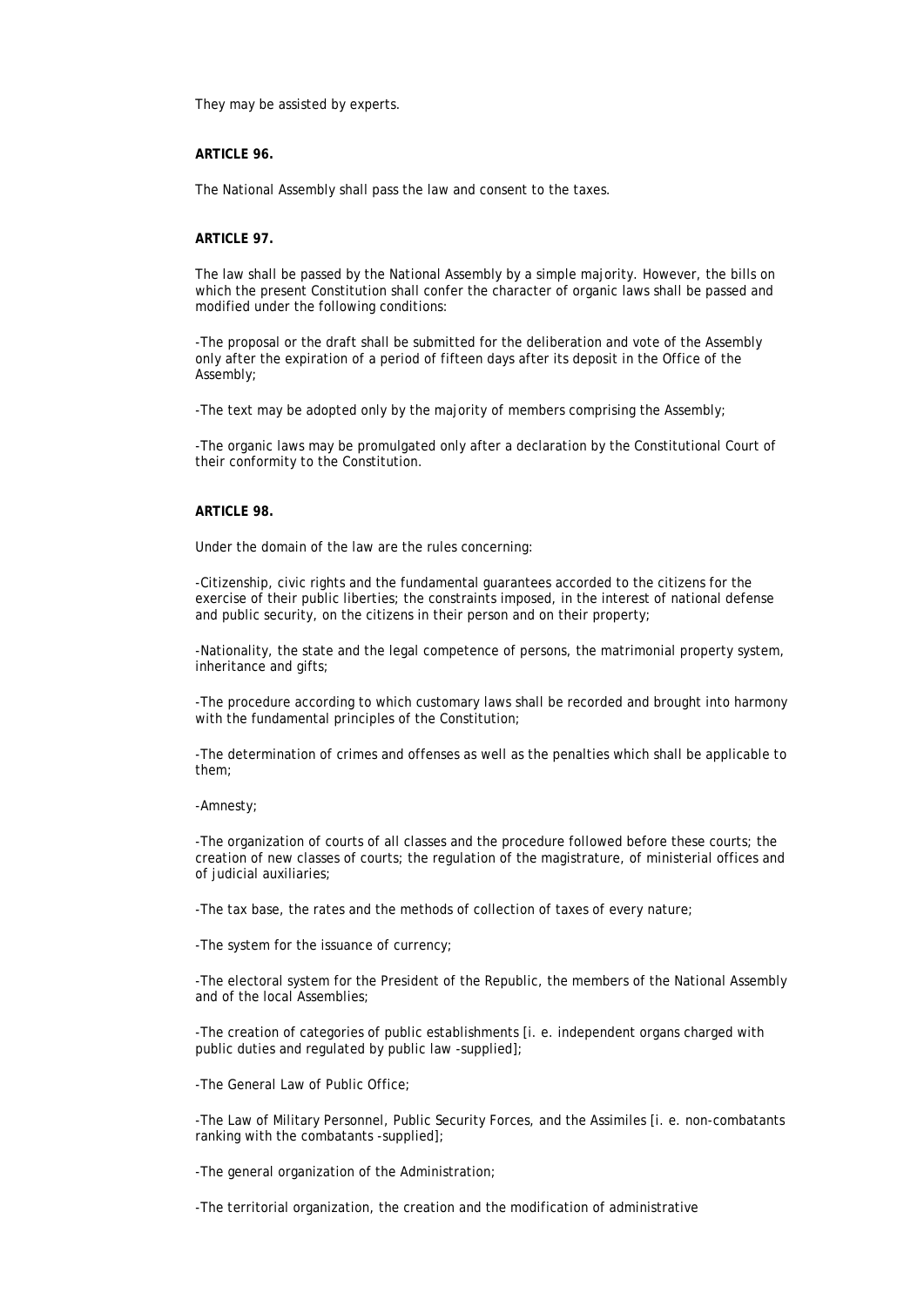Circonscriptions [i. e. districts] as well as the apportionment of electoral districts;

-The state of siege and the state of emergency.

The law shall determine the fundamental principles:

-Of the organization of the national defense;

-Of the free administration of territorial units, of their competences and of their resources;

-Of education and of scientific research;

-Of the system of property, of real estate laws and of civil and commercial obligations;

-Of the nationalization and denationalization of enterprises and of the transfer of the ownership of enterprises from the public sector to the private sector;

-Of labor law, of social security, of the right to organize trade unions and of the right to strike;

-Of the transfer of rights and of the management of State property;

-Of the mutual insurance system and of the savings and loans institutions;

-Of the organization of production;

-Of the protection of the environment and the conservation of natural resources;

-Of the system of transportation and of telecommunications;

-Of the penal system.

### **ARTICLE 99.**

The financial laws shall determine the receipts and expenditures of the State.

The laws of settlement shall control the execution of the financial laws, with the reservation of further verification of the accounts of the Nation by the Chambre des Comptes of the Supreme Court.

The laws to carry out a program shall fix the objectives of the economic and social action of the State.

### **ARTICLE 100.**

Matters other than those which are in the domain of the law have a regulatory nature.

The texts of legislative procedures reached in these matters prior to the entry into force of the present Constitution may be modified by decree taken after an opinion from the Constitutional Court.

# **ARTICLE 101.**

Declaration of war shall be authorized by the National Assembly.

When, following exceptional circumstances, the National Assembly cannot sit expediently, the decision of a declaration of war shall be taken before the Council of Ministers by the President of the Republic who shall immediately inform the nation of it.

The state of siege and the state of emergency shall be decreed in the Council of Ministers, after the advice of the National Assembly.

The extension of a state of siege or of a state of emergency beyond fifteen days may be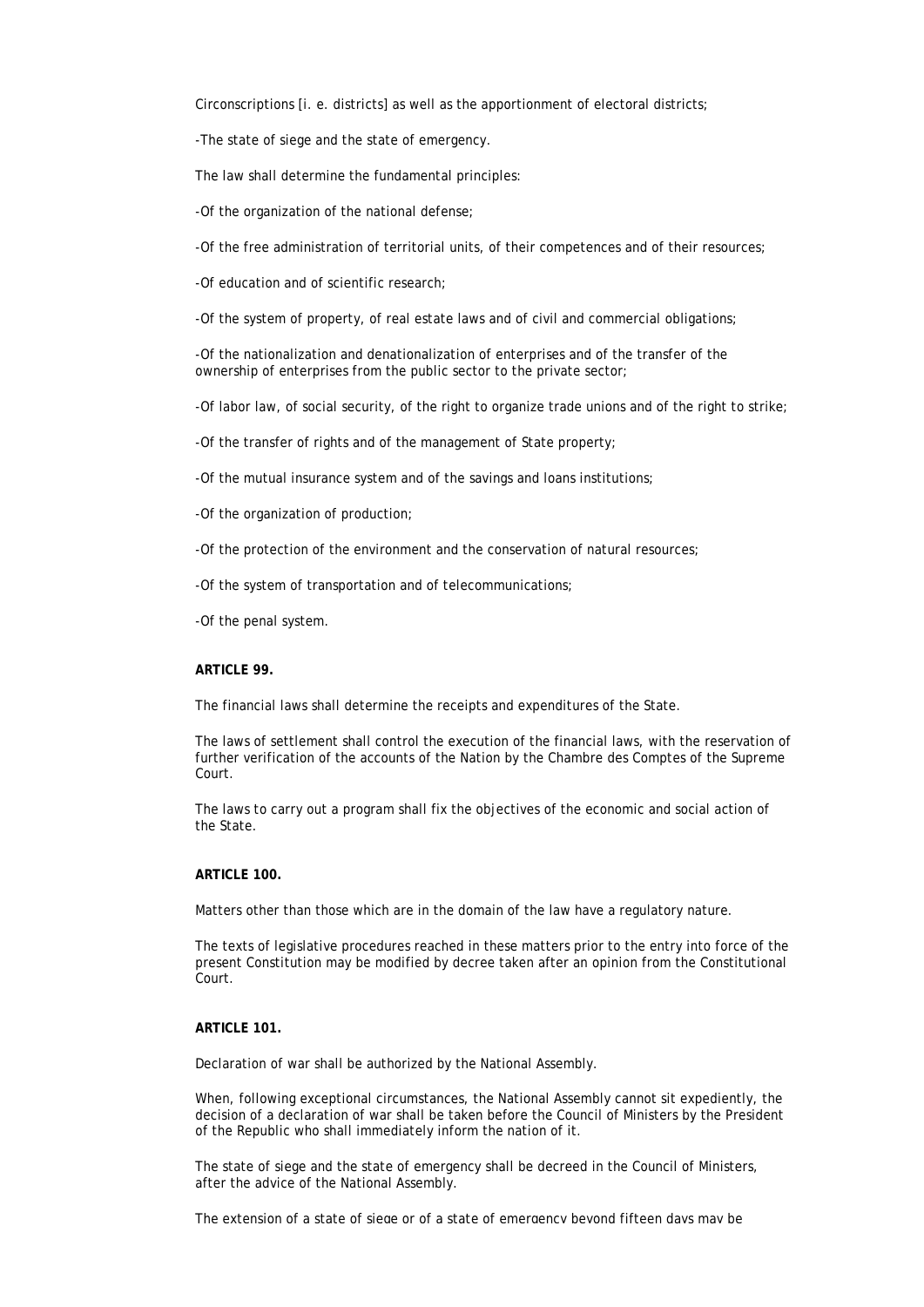The extension of a state of siege or of a state of emergency beyond fifteen days may be

authorized only by the National Assembly.

When the National Assembly has not been called on to reach a decision, no state of siege or state of emergency may be decreed without its authorization within the sixty days following the date of enforcement of a previous state of siege or of emergency.

#### **ARTICLE 102.**

The Government may, for the execution of its program, request the National Assembly to vote a statute authorizing it to issue by edict, during a limited period of time, measures which are normally in the domain of the statute. This authorization may be granted only by a two thirds majority of the members of the National Assembly.

The edicts shall be issued in the Council of Ministers, after the advice of the Constitutional Court. They shall enter into force upon their publication, but they shall become null and void if the bill of ratification has not been placed before the Assembly in advance of the date fixed by the enabling act.

At the expiration of the period of time mentioned in the first paragraph of the present article, the edicts may be modified only by statute in their provisions which are in the legislative domain.

### **ARTICLE 103.**

The Deputies shall have the right of amendment.

#### **ARTICLE 104.**

Resolutions, draft bills and amendments which are not in the domain of the law shall be inadmissible.

The inadmissibility shall be pronounced by the President of the National Assembly after due deliberation of the Office [of the National Assembly].

If it appears that the proposal or the amendment would be contrary to a delegation accorded by virtue of Article 102 of the present Constitution, the Government may oppose the inadmissibility.

In case of a dispute about paragraphs 1 and 3 of the present article, the Constitutional Court, upon the request of the President of the National Assembly or the Government, shall decide within a period of eight days.

### **ARTICLE 105.**

The initiation of bills shall belong concurrently to the President of the Republic and to the members of the National Assembly.

Government bills shall be deliberated in the Council of Ministers, after an opinion substantiated by the Supreme Court, requested in accordance with Article 132 of the present Constitution, and deposited in the Office of the National Assembly.

The bills and draft bills shall be sent before deliberation in plenary session to the suitable committee of the National Assembly for examination.

The draft budget of the National Assembly may not be examined in committee or in plenary session without having been previously submitted to the Office of the said Assembly.

### **ARTICLE 106.**

The discussion of draft bills shall focus on the text presented by the committee. The latter, at the demand of the Government must bring to the knowledge of the National Assembly the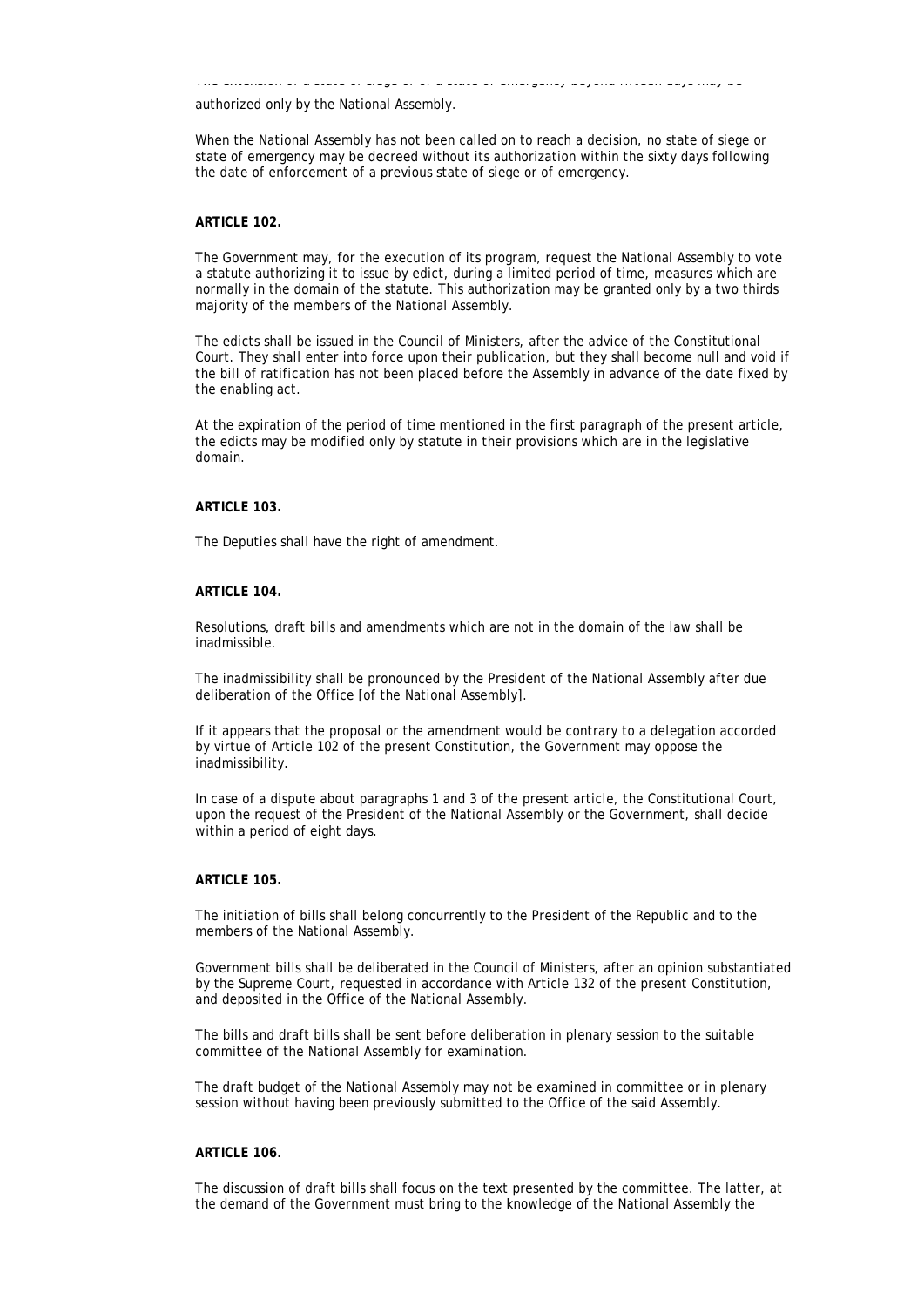points on which there is disagreement with the Government.

## **ARTICLE 107.**

Resolutions and amendments made by the Deputies shall not be admissible when their adoption would have as a consequence either a diminution of public resources or the creation of, or the increase of a public charge unless they shall be accompanied by a proposal for the increase of receipts or of equivalent savings.

#### **ARTICLE 108.**

The Deputies may, by a three-fourths majority vote, decide to submit any question to a referendum.

#### **ARTICLE 109.**

The National Assembly shall vote on the appropriations bill under conditions determined by the law. The National Assembly shall submit an appropriations bill at least one week before the opening of the October session. The appropriations bill must provide for the revenue necessary for the full coverage of the expenses.

### **ARTICLE 110.**

The National Assembly shall vote a balanced budget. If the National Assembly has not come to a decision by December 31, the provisions of the appropriations bill may be enforced by edict.

The Government shall submit the matter for ratification to the National Assembly called into extraordinary session within a period of fifteen days.

If the National Assembly shall not vote the budget at the end of this extraordinary session, the budget shall be established permanently by edict.

# **ARTICLE 111.**

If the appropriations bill cannot be promulgated before the beginning of the budget year, the President of the Republic shall demand immediately from the National Assembly the authorization to manage the receipts and expenses of the State temporarily by "douziemes provisoires".

# **ARTICLE 112.**

The National Assembly shall regulate the accounts of the nation according to the modalities provided by the organic financial law.

In this effort it shall be assisted by the Chambre des Comptes of the Supreme Court which it shall charge with all inquiries and studies relating to the management of receipts and public expenditures whether of the management of the national treasury, of the territorial communities, or of the administrations or institutions dependent on the State or submitted to its control.

# **ARTICLE 113.**

The Government shall be obliged to furnish to the National Assembly all explanations which shall be demanded of it concerning its management and its activities.

The means of information and of control of the Nations Assembly on governmental action shall be:

-The interpellation in accordance with Article 71;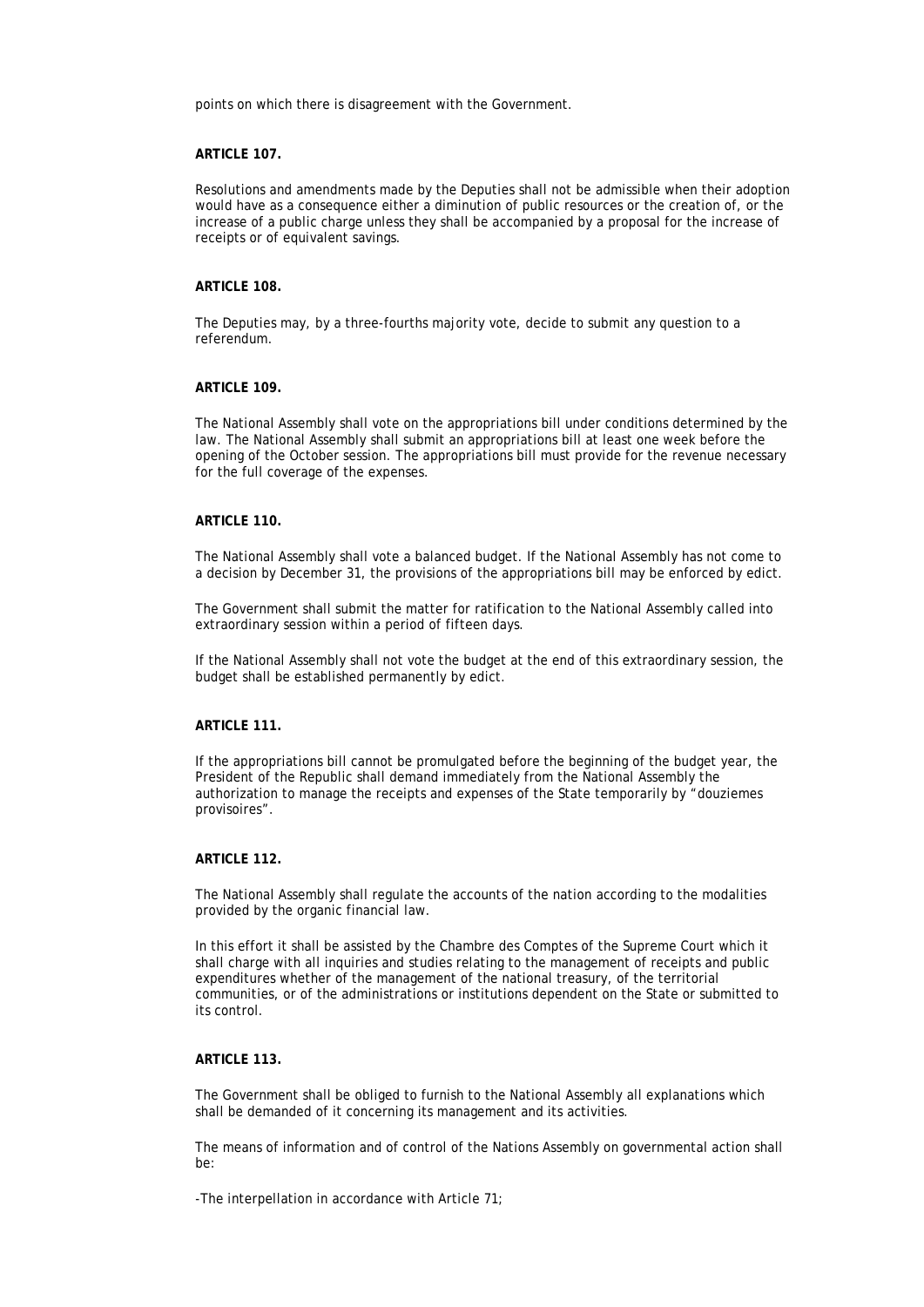-The written question;

-The oral question with or without debate, and not followed by a vote;

-The parliamentary committee of inquiry.

These means shall be exercised under the conditions determined by the Rules of Procedure of the National Assembly.

# **TITLE V THE CONSTITUTIONAL COURT**

# **ARTICLE 114.**

The Constitutional Court shall be the highest jurisdiction of the State in constitutional matters. It shall be the judge of the constitutionality of the law and it shall guarantee the fundamental human rights and the public liberties. It shall be the regulatory body for the functioning of institutions and for the activity of public authorities.

# **ARTICLE 115.**

The Constitutional Court shall be composed of seven members, four of whom shall be appointed by the Office of the National Assembly and three by the President of the Republic for a term of five years renewable only one time. No member of the Constitutional Court may sit for more than ten years.

In order to be a member of the Constitutional Court, besides the condition of professional competence, one must have good morals and great honesty.

The Constitutional Court shall include:

-Three magistrates having at least fifteen years of experience, two of whom shall be appointed by the Office of the National Assembly and one by the President of the Republic;

-Two high level jurists, professors or practicing lawyers having at least fifteen years of experience, one appointed by the Office of the National Assembly and the other by the President of the Republic.

-Two persons of great professional reputation, one appointed by the Office of the National Assembly and the other by the President of the Republic.

The members of the Constitutional Court shall be irremovable for the duration of their term of office. They may not be prosecuted or arrested without the authorization of the Constitutional Court and the Office of the Supreme Court sitting in joint session except in cases of flagrant offence. In these cases the matter must be referred to the President of the Constitutional Court and to the President of the Supreme Court immediately and within forty-eight hours at the latest.

The duties of a member of the Constitutional Court are incompatible with the position of a member of the Government, with the exercise of any elective mandate, with all public employment - civil or military, with any other professional activity as well as with any office of national representation except in the situation provided for in Article 50 paragraph 3.

An organic law shall determine the organization and operation of the Constitutional Court, the procedure followed before it, especially the periods of time for appeals to it as well as the immunities and the disciplinary regulation of its members.

# **ARTICLE 116.**

The President of the Constitutional Court shall be elected by his peers among the magistrates and the jurists members of the Court for a term of five years.

### **ARTICLE 117.**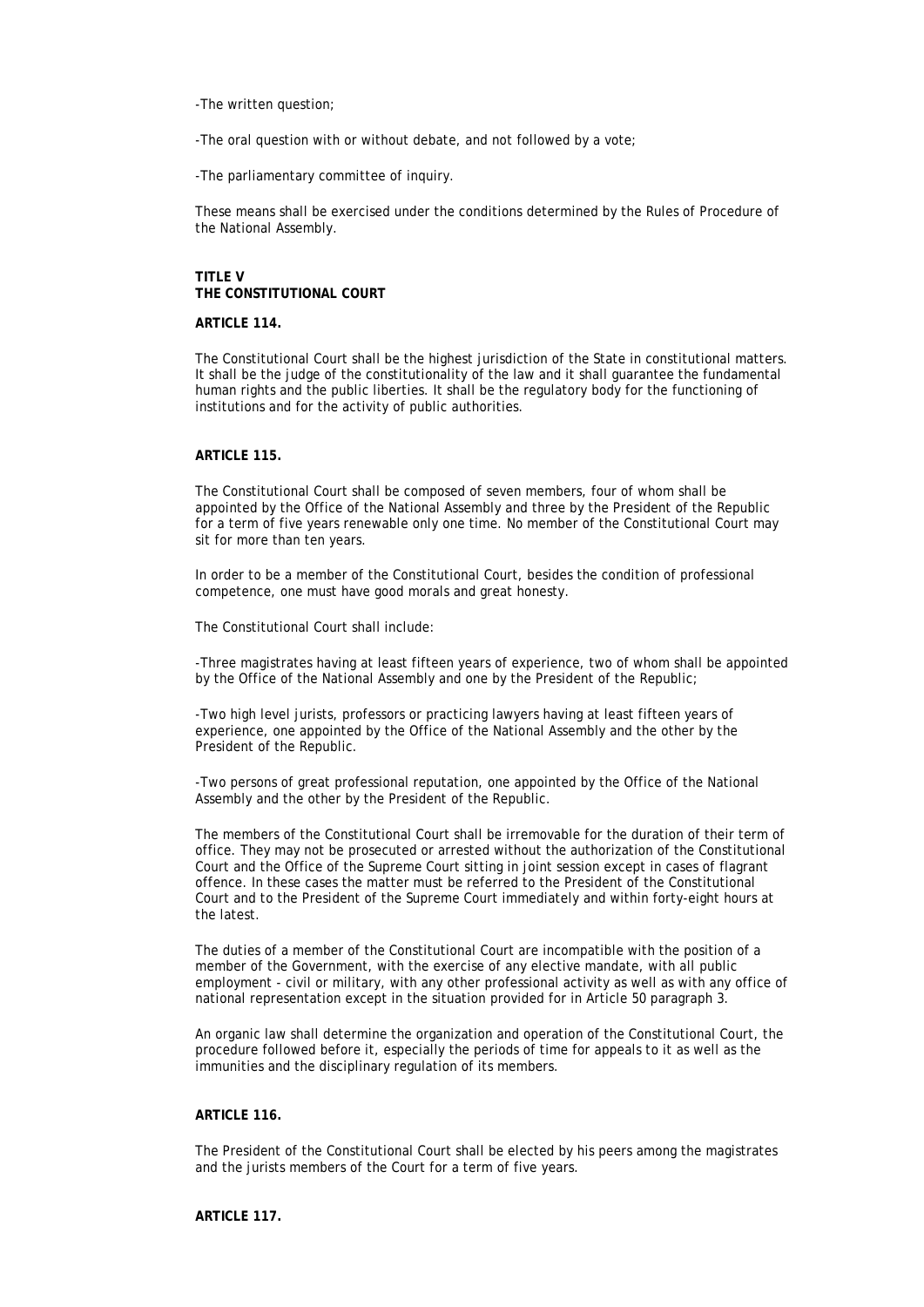The Constitutional Court shall

Rule obligatorily on:

-The constitutionality of organic laws and of laws in general in advance of their promulgation;

-The Rules of Procedure of the National Assembly, of the High Authority of Audio-Visuals and Communications, and of the Economic and Social Council in advance of their enforcement with regard to their conformity to the Constitution;

-The constitutionality of laws and regulatory acts deemed to infringe on fundamental human rights and on public liberties, and in general on the violation of the rights of the individual;

-The conflicts of prerogatives between the institutions of the State.

-Oversee the regularity of the election of the President of the Republic; examine the objections; rule on the irregularities that it may have found itself, and proclaim the results of the balloting; rule on the regularity of the referendum and proclaim its results;

-Rule, in contested cases, on the regularity of legislative elections;

-Make up the legal portion of the High Court of Justice with the exception of its President.

## **ARTICLE 118.**

It shall be equally competent to rule on the situations provided for in Articles 50, 52, 57, 77, 86, 100, 102, 104 and 147.

# **ARTICLE 119.**

The President of the Constitutional Court shall be competent to:

-Hear the oath of the President of the Republic in the situations provided for in Articles 58 and 68;

-Stabilize the interim period of the President of the Republic in the situation provided for in Article 50 paragraph 3.

# **ARTICLE 120.**

The Constitutional Court must rule within a period of fifteen days after it has been made cognizant of a text of a bill or of a complaint of the violation of human rights and of public liberties. However, at the demand of the Government, if there is an emergency, this period shall be reduced to eight days. In this case, the submission of the matter to the Constitutional Court shall suspend the deadline for the promulgation of the law.

# **ARTICLE 121.**

The Constitutional Court, at the request of the President of the Republic or of any member of the National Assembly, shall give its opinion on the constitutionality of laws in advance of their promulgation.

It shall give its opinion automatically on the constitutionality of laws and of any regulatory text deemed to infringe on the fundamental human rights and on the public liberties. It shall decide more generally on the violations of the rights of the individual and its decision must be reached within a period of eight days.

## **ARTICLE 122.**

Any citizen may complain to the Constitutional Court about the constitutionality of laws whether directly or whether by the procedure of the exception of unconstitutionality invoked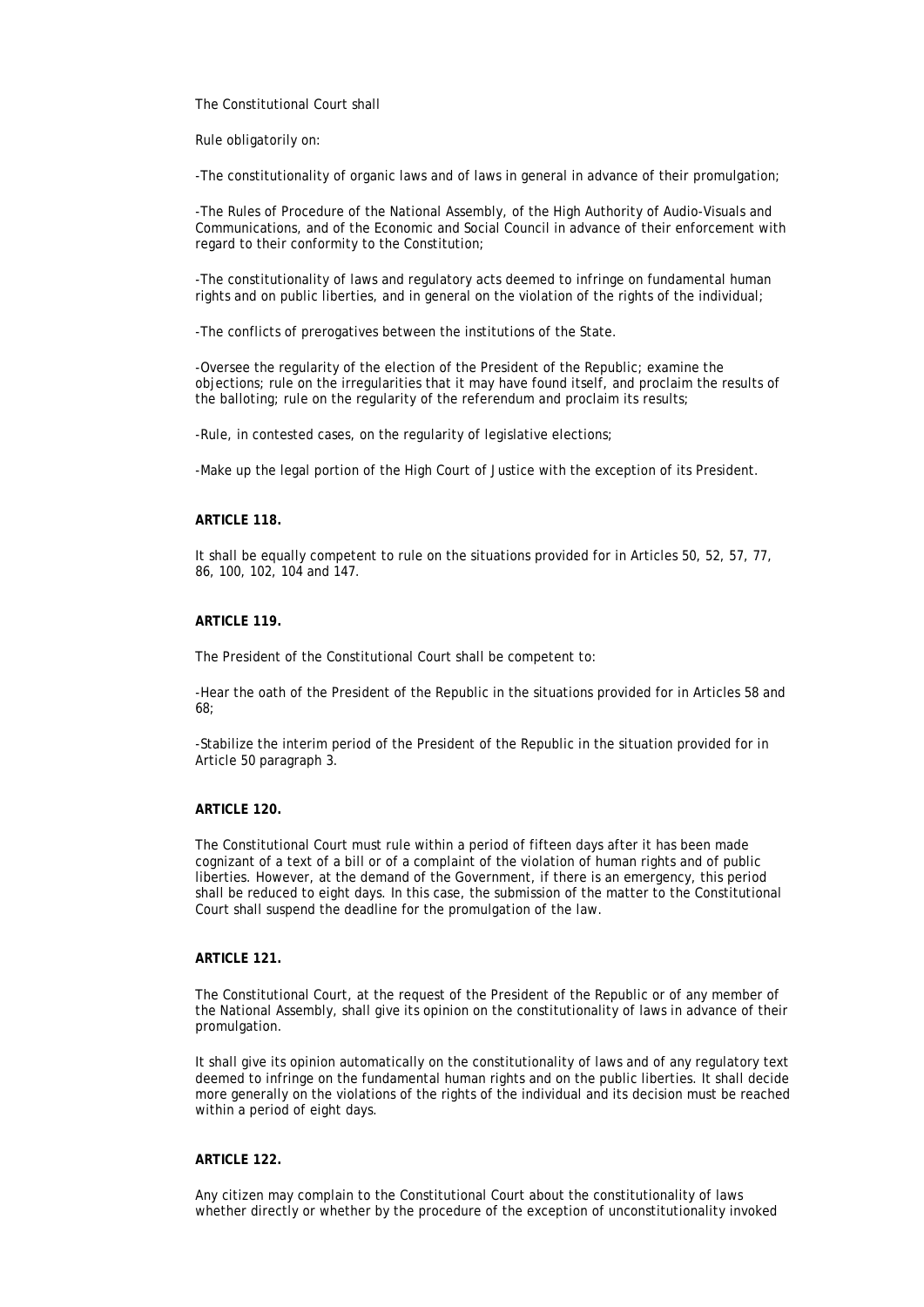in a matter which concerns him before a court of law. This must grant a stay until the decision of the Constitutional Court which must be reached within a period of thirty days.

#### **ARTICLE 123.**

The organic laws in advance of their promulgation; the Rules of Procedure of the National Assembly, of the High Authority of Audio-Visuals and of Communications, and of the Economic and Social Council before their enforcement must be submitted to the Constitutional Court which shall give its decision on their conformity to the Constitution.

### **ARTICLE 124.**

A provision declared unconstitutional may not be promulgated or enforced.

The decision of the Constitutional Court shall not be subject to any appeal.

They shall be imperative for public authorities and for all civil, military, and jurisdictional authorities.

# **TITLE VI JUDICIAL POWER**

#### **ARTICLE 125.**

Judicial power shall be independent of the legislative power and of the executive power.

It shall be exercised by the Supreme Court, and Courts and Tribunals created in accordance with the present Constitution.

#### **ARTICLE 126.**

Justice shall be rendered in the name of the Béninese people.

The judges, in the exercise of their duties, shall be subject only to the authority of the law. Sitting magistrates shall be irremovable.

# **ARTICLE 127.**

The President of the Republic shall be the guarantor of the independence of justice.

He shall be assisted by the Superior Council of the Magistrature.

#### **ARTICLE 128.**

The Superior Council of the Magistrature shall rule as Disciplinary Council of the Magistrates.

The composition, prerogatives, organization and functioning of the Superior Council of the Magistrature shall be fixed by an organic law.

### **ARTICLE 129.**

The Magistrates shall be appointed by the President of the Republic upon the motion of the Guard of the Seals, the Minister of Justice, after the advice of the Superior Council of the Magistrature.

# **ARTICLE 130.**

The Superior Council of the Magistrature shall study the documents for pardon and shall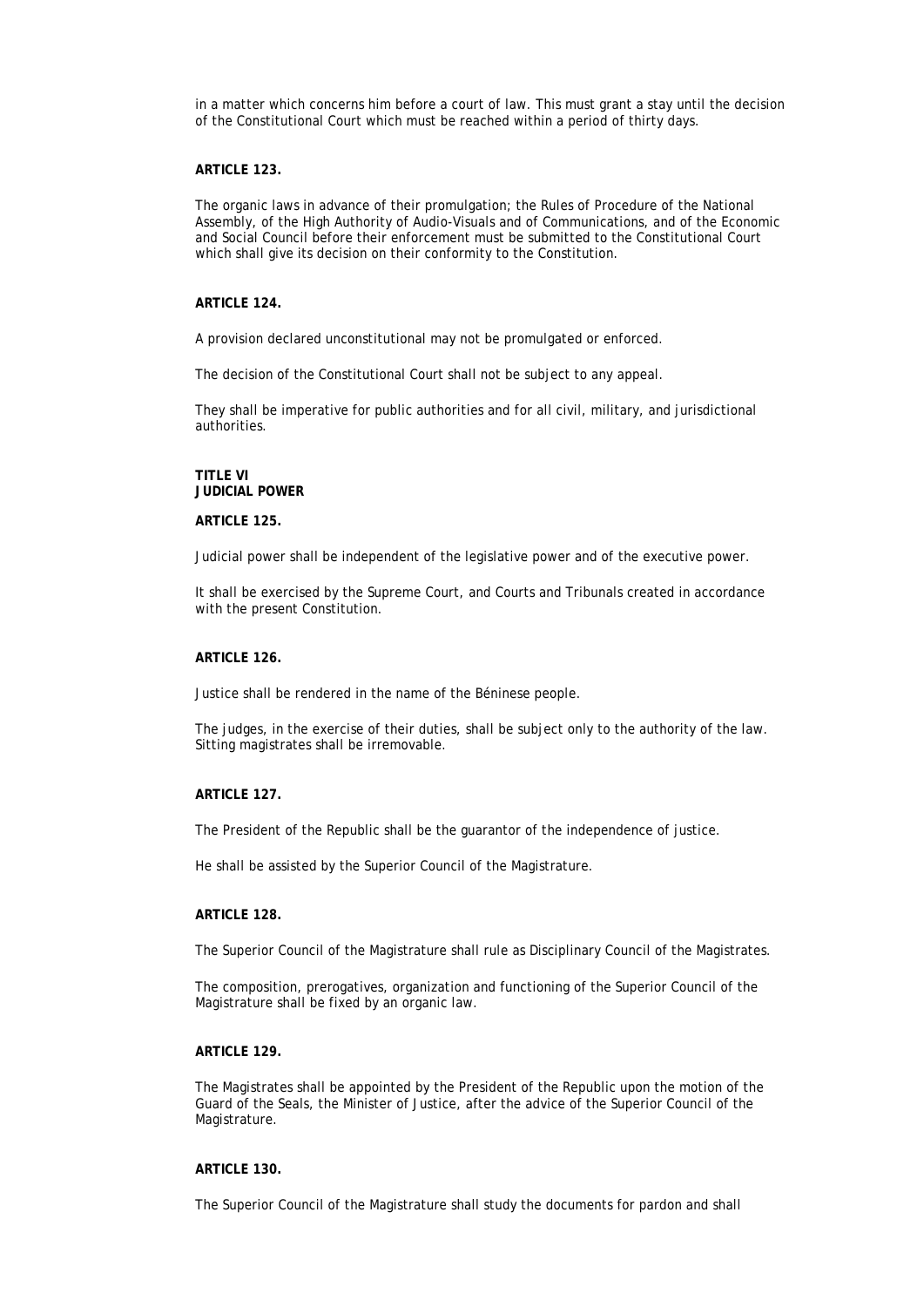transmit them with its reasoned opinion to the President of the Republic.

#### **I.THE SUPREME COURT**

# **ARTICLE 131.**

The Supreme Court shall be the highest court of law of the State in administrative and judicial matters and the management of the accounts of the State.

It shall be equally competent in that which concerns disputed matters in local elections.

The decisions of the Supreme Court shall not be subject to any appeal.

They shall be imperative on executive power, on legislative power, as well as on all court of law.

# **ARTICLE 132.**

The Supreme Court shall be consulted by the Government more generally in all administrative and jurisdictional matters.

It may, at the demand of the Chief of State, be charged with the drafting and the modification of all legislative and regulatory texts prior to their examination by the National Assembly.

#### **ARTICLE 133.**

The President of the Supreme Court shall be appointed for a term of five years by the President of the Republic from among the Magistrates and high level jurists having at least fifteen years of professional experience upon the advice of the President of the National Assembly and by decree taken in the Council of Ministers.

He shall be irremovable during the duration of his mandate which shall be renewable only one time.

The functions of the President of the Supreme Court shall be incompatible with the qualification of a member of the Government, with the exercise of any elective mandate, with any public employment -civil or military, with any other professional activity, as well as with any office of national representation.

## **ARTICLE 134.**

The Presidents of the Chamber and his Councilors shall be appointed from among the Magistrates and high-level jurists having at least fifteen years of professional experience by decree taken in the Council of Ministers by the President of the Republic, on a motion of the President of the Supreme Court and after the advice of the Superior Council of the Magistrature.

The law shall determine the status of the Magistrates of the Supreme Court.

#### **II.THE HIGH COURT OF JUSTICE.**

# **ARTICLE 135.**

The High Court of Justice shall be composed of members of the Constitutional Court, with the exception of its President, and of six Deputies elected by the National Assembly and by the President of the Supreme Court.

The High Court shall elect from its midst its President.

An organic law shall fix the rules of its functioning as well as the procedure to be followed before it.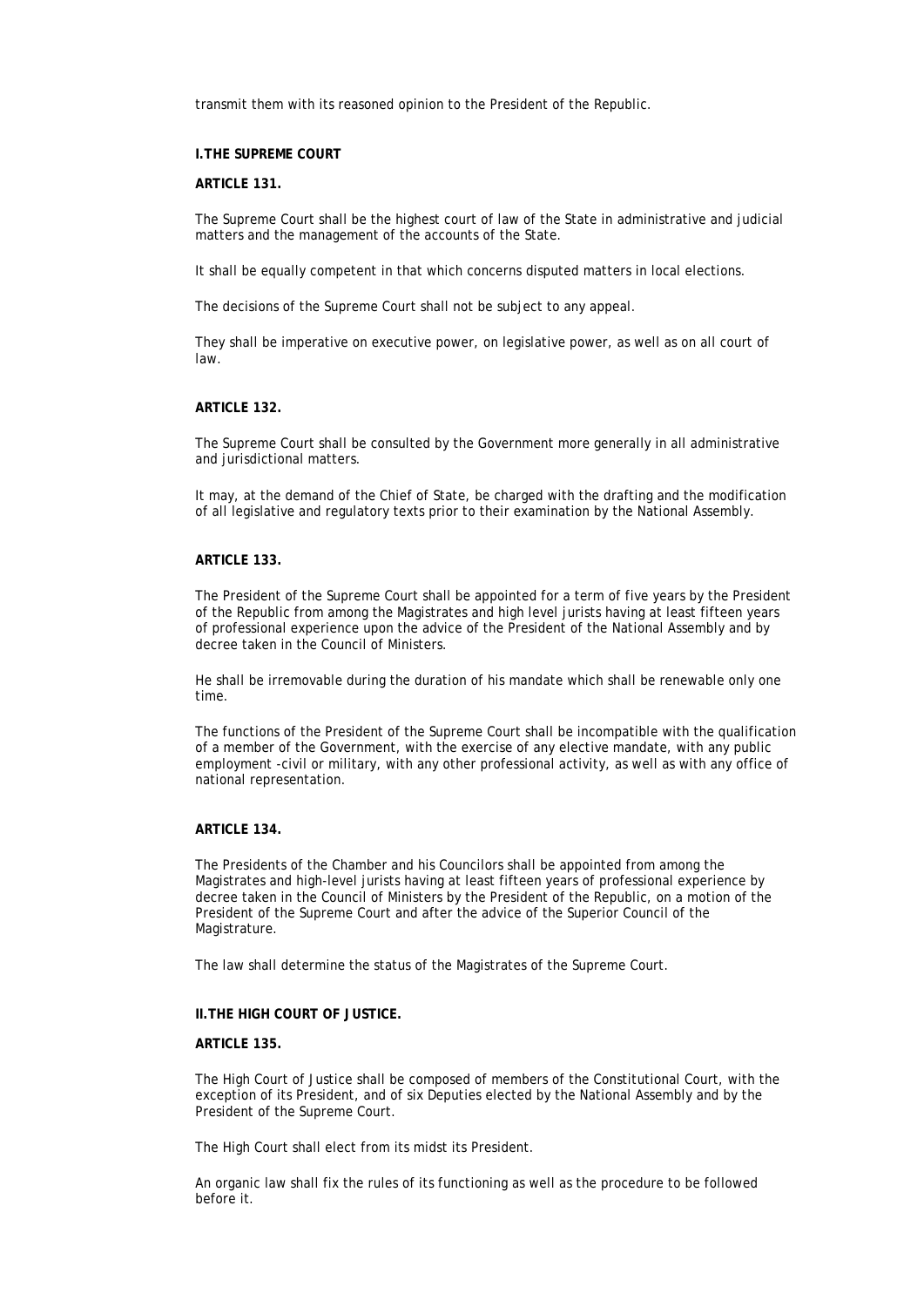# **ARTICLE 136.**

The High Court of Justice shall be competent to judge the President of the Republic and the members of the Government by reason of blatant charges of high treason, of infractions committed in the exercise of or on the occasion of the exercise of their duties, as well as to judge their accomplices in case of a plot against the security of the State.

The regular courts shall remain competent for infractions perpetrated outside the exercise of their duties and for which they shall be criminally responsible.

### **ARTICLE 137.**

The High Court of Justice shall be bound by the definition of the infractions and by the determination of penalties resulting from the penal laws in force at the time of the acts.

The decision to prosecute taken after the indictment of the President of the Republic and of the members of the Government shall be voted by a two-thirds majority of the Deputies composing the National Assembly according to the procedure provided by the Rules of Procedure of the National Assembly. The investigation shall be conducted by the Magistrates of the Chambre d'Accusation of the Court of Appeals having jurisdiction over the location of the seat of the National Assembly.

## **ARTICLE 138.**

The President of the Republic and the members of the government shall be suspended from their duties in case of an indictment for high treason, insult to the National Assembly, and any injury to honor and honesty. In case of conviction, they shall forfeit their offices.

#### **TITLE VII THE ECONOMIC AND SOCIAL COUNCIL**

#### **ARTICLE 139.**

The Economic and Social Council shall give its opinion on Government bills, ordinances or decrees as well as on the private bills which are submitted to it.

Government bills of a program with an economic or social character shall be obligatorily submitted to it for advice.

The President of the Republic may consult the Economic and Social Council on any problem of an economic, social, cultural, scientific and technical nature.

The Economic and Social Council may, on its own initiative in the form of a recommendation, draw the attention of the National Assembly and of the Government to reforms of the economic and social order which appear to it to be consistent with or contrary to the general interest.

Upon the demand of the Government, the Economic and Social Council shall designate one of its members to set forth before the Committees of the National Assembly the opinion of the Council on Government bills or private bills which have been submitted to it.

#### **ARTICLE 140.**

The Economic and Social Council shall elect from its midst its President and the members of its Office.

The composition, organization and the functioning of the Economic and Social Council shall be fixed by an organic law.

**ARTICLE 141.**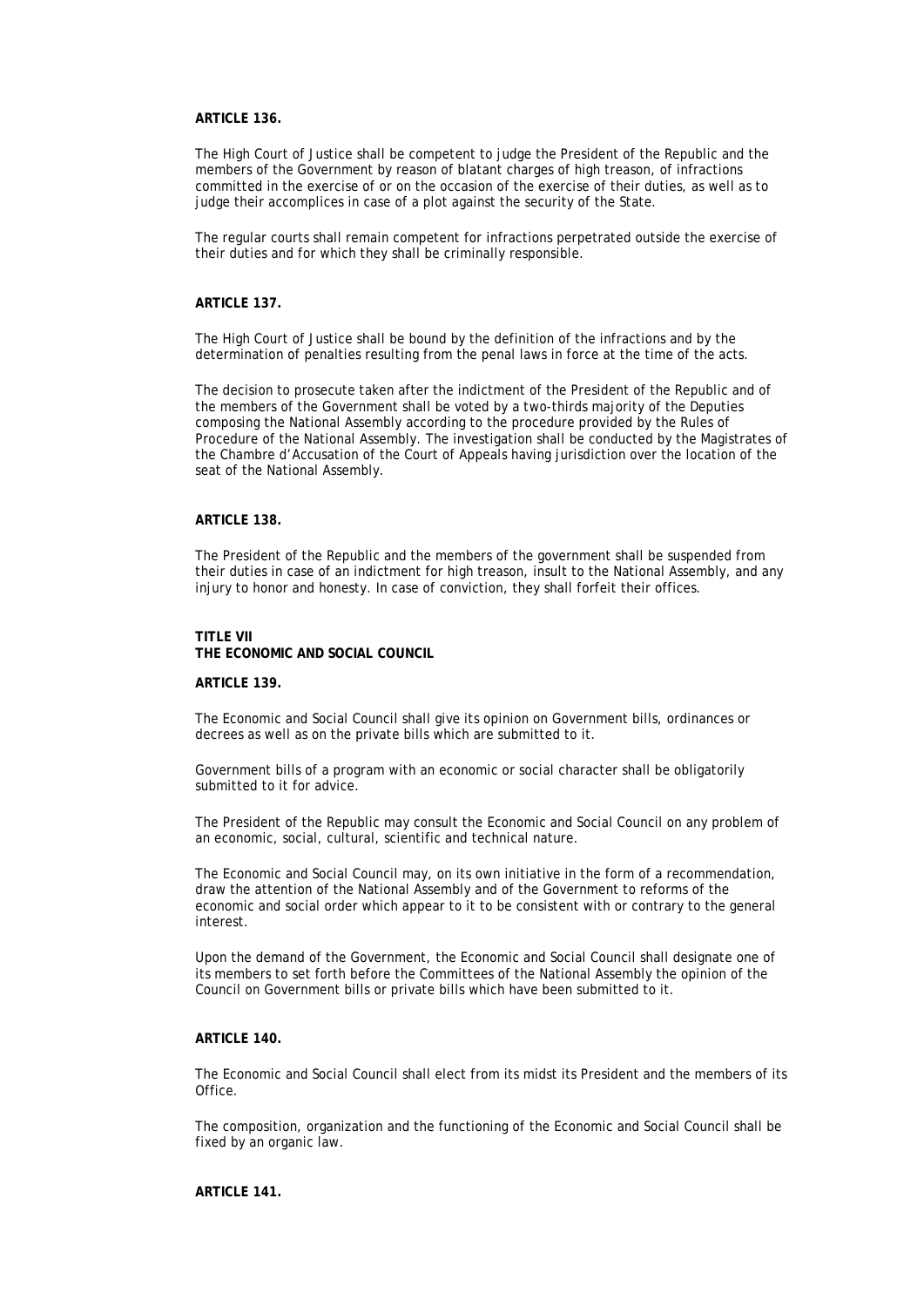The members of the Economic and Social Council shall collect compensation for the session and travel allowances.

The amount of this compensation shall be fixed by a decree taken in the Council of Ministers.

# **TITLE VIII THE HIGH AUTHORITY OF AUDIO-VISUALS AND COMMUNICATIONS.**

#### **ARTICLE 142.**

The High Commission of Audio-Visuals and communications shall have as its mission to guarantee and assure the freedom and the protection of the press, as well as all of the means of mass communication with respect to the law.

It shall keep watch in respect to the deontology [ethics] in the matter of information and of the equitable access of political parties, of associations and of citizens to official means of news and communication.

### **ARTICLE 143.**

The President of the High Authority of Audio-Visuals and Communication shall be appointed, after consultation of the President of the National Assembly, by decree taken in the Council of **Ministers** 

The composition, prerogatives, organization and functioning of the High Authority of Audio-Visuals and Communications shall be fixed by an organic law.

### **TITLE IX TREATIES AND INTERNATIONAL AGREEMENTS**

#### **ARTICLE 144.**

The President of the Republic shall negotiate and ratify treaties and international agreements.

#### **ARTICLE 145.**

Peace treaties, treaties or agreements relating to international organization, those which involve the finances of the State, those which modify the internal laws of the State, those which allow transfer, exchange or addition of territory may be ratified only in accordance with a law.

No transfer, no exchange, nor addition of territory shall be valid without the consent of the interested populations.

#### **ARTICLE 146.**

If the Constitutional Court, upon a submission by the President of the Republic or by the President of the National Assembly, shall have decided that an international obligation allows a clause contrary to the Constitution, the authorization to ratify it may occur only after the revision of the Constitution.

# **ARTICLE 147.**

Treaties or agreements lawfully ratified shall have, upon their publication, an authority superior to that of laws, without prejudice for each agreement or treaty in its application by the other party.

#### **ARTICLE 148.**

The Republic of Bénin may conclude with other States agreements of cooperation or of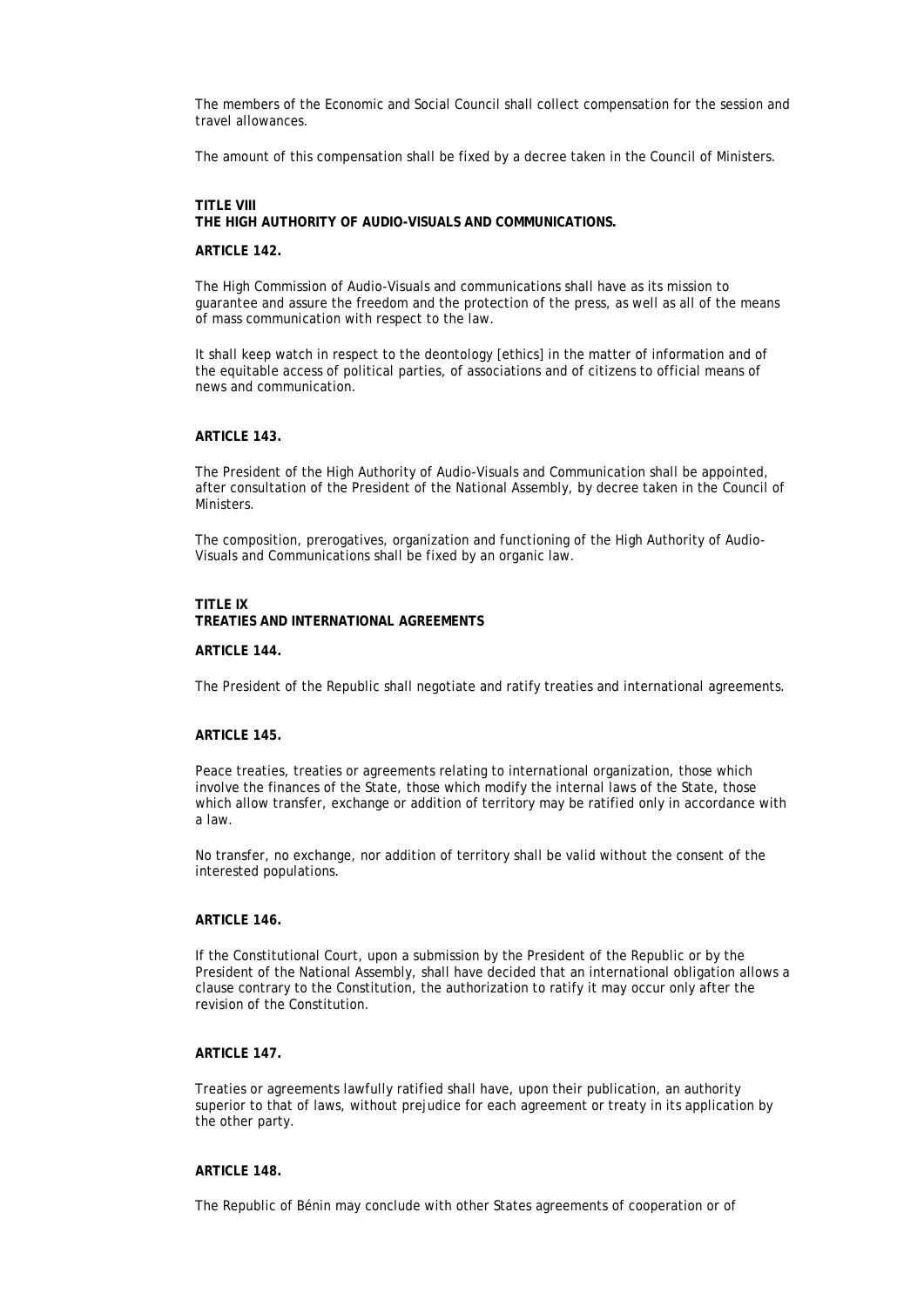association based on the principles of equality, of mutual respect for sovereignty, of reciprocal advantages and of national dignity.

#### **ARTICLE 149.**

The Republic of Bénin, anxious to realize African unity, may conclude any agreement of subregional or regional integration in accordance with Article 145.

### **TITLE X TERRITORIAL UNITS**

#### **ARTICLE 150.**

Territorial units of the Republic shall be created by law.

# **ARTICLE 151.**

These units shall administer themselves freely by elected councils and under conditions provided by the law.

# **ARTICLE 152.**

No expenditure for the sovereignty of the State will be charged to their budget.

#### **ARTICLE 153.**

The State shall watch over the harmonious development of the all the territorial units based on national solidarity, regional potentialities, and inter-regional equilibrium.

#### **TITLE XI REVISION**

#### **ARTICLE 154.**

The initiative for the revision of the Constitution shall belong concurrently to the President of the Republic, after a decision taken in the Council of Ministers, and to the members of the National Assembly.

In order to be taken into consideration, the draft or proposal of revision must be voted by a three-fourths majority of the members composing the National Assembly.

#### **ARTICLE 155.**

The revision shall be agreed to only after having been approved by referendum, unless the draft or the proposal involved shall have been approved by a four-fifths majority of the members composing the Assembly.

# **ARTICLE 156.**

No procedure for revision may be instituted or continued when it shall undermine the integrity of the territory.

The republican form of government and the secularity of the State may not be made the object of a revision.

**TITLE XII FINAL TRANSITIONAL PROVISIONS ARTICLE 157.**